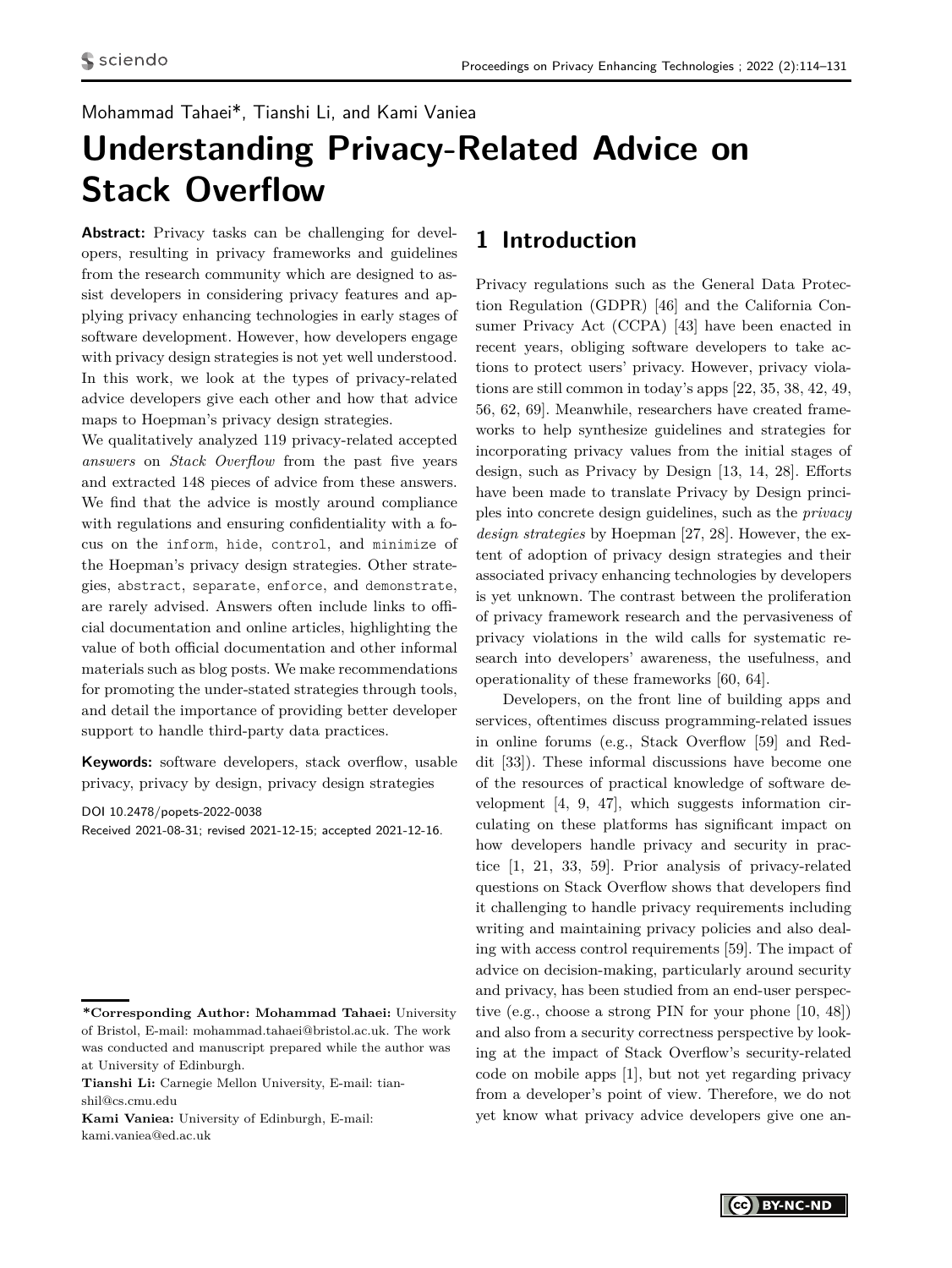other to address privacy challenges and how the advice would fit into existing privacy frameworks.

In this paper, we present an analysis of privacyrelated posts on Stack Overflow using a new angle: focusing on the accepted *answers* to privacy-related questions on Stack Overflow. Studying privacy answers offers us a window into what methods developers employ to resolve privacy issues and how they apply them in various contexts to strengthen our understanding of the gap between privacy in the research community and privacy in practice. Specifically, we aim to investigate two research questions to contribute to the evolving field of developer-centered privacy:

- **RQ1:** How does the privacy advice developers give each other relate to the privacy design strategies by Hoepman [\[27,](#page-15-4) [28\]](#page-15-3)?
- **RQ2:** What advice/information do developers give one another on Stack Overflow to address privacy issues?

We qualitatively analyzed 119 privacy-related accepted answers on Stack Overflow and extracted 148 pieces of advice that developers give one another to accomplish privacy-related tasks and provide privacy to their users. We find that some privacy design strategies, inform, hide, control, and minimize, are advised frequently by developers, and some strategies, abstract, separate, enforce, and demonstrate, are rarely advised. Our results suggest that the under-stated privacy design strategies need to be promoted by improving privacy education to increase developers' awareness of these strategies and building tools to help developers adopt these strategies in software development.

Our findings show that *complying with regulations* and their consequences, and approaches to *ensuring confidentiality* are two common themes of advice. Most advice was related to relatively traditional privacy enhancing technologies such as asking for user consent, access control, encryption, and stripping personal information to de-identify data. On the contrary, novel technologies such as differential privacy and federated learning were rarely proposed as solutions to privacy-related software development questions on Stack Overflow.

Furthermore, existing privacy frameworks are often focused on mitigating privacy risks related to first-party data practices, while we observed a large portion of discussions regarding practical techniques to protect privacy when using third-party services or libraries. We hence reflect on existing privacy design frameworks and privacy enhancing technologies. We suggest that the importance and challenges of handling third-party data practices need to be emphasized in these frameworks, and practical developer tools are needed to help developers understand and control third-party data practices.

# **2 Related Work**

Our work contributes to the evolving field of developercentered privacy [\[2,](#page-14-3) [3,](#page-14-4) [28,](#page-15-3) [30,](#page-15-8) [32–](#page-15-9)[34,](#page-15-10) [52,](#page-16-9) [55,](#page-16-10) [59,](#page-17-5) [60\]](#page-17-3). We detail the relationship and difference between our work and two lines of related research below.

# <span id="page-1-0"></span>**2.1 Privacy by Design for Developers**

Originally proposed in 2009 [\[13\]](#page-15-1), Privacy by Design has become a widely acknowledged reference framework for building privacy-friendly systems [\[12\]](#page-15-11). The fundamental principle of Privacy by Design is that developers should consider privacy requirements throughout the entire development process and take proactive measures to avoid privacy risks rather than remedy them after they have occurred [\[12–](#page-15-11)[14\]](#page-15-2). Accordingly, researchers have explored two directions to help developers achieve the high-level standards set by the Privacy by Design framework.

One line of work is focused on the design process, which proposes and studies design patterns to help designers and system developers translate the Privacy by Design framework into design requirements and guidelines before diving into the implementation phase [\[16,](#page-15-12) [26–](#page-15-13)[28\]](#page-15-3). In our work, we use the privacy design strategies proposed by Hoepman [\[27,](#page-15-4) [28\]](#page-15-3), because it is directed to developers and designers, as well as being well-cited. It details eight privacy design strategies:

- Minimize: "limit as much as possible the processing of personal data."
- Separate: "separate the processing of personal data as much as possible."
- Abstract: "limit as much as possible the detail in which personal data is processed."
- Hide: "protect personal data, or make it unlinkable or unobservable. Make sure it does not become public or known."
- Inform: "inform data subjects about the processing of their personal data in a timely and adequate manner."
- Control: "provide data subjects adequate control over the processing of their personal data."
- Enforce: "commit to processing personal data in a privacy-friendly way, and adequately enforce this."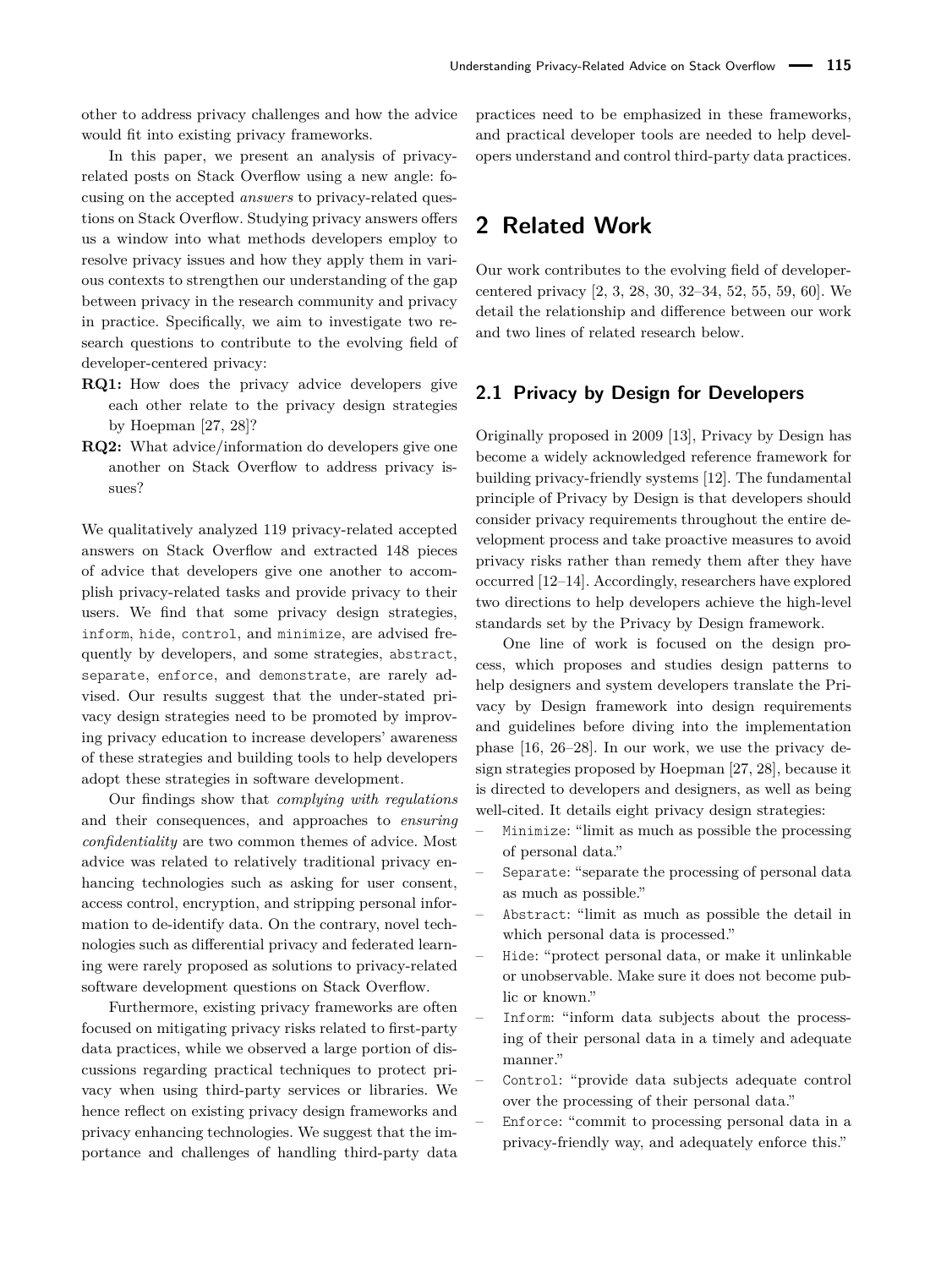– Demonstrate: "demonstrate you are processing personal data in a privacy-friendly way."

Another line of research investigates privacy enhancing technologies at the implementation level to assist developers in achieving Privacy by Design requirements [\[27\]](#page-15-4). For example, a privacy threat analysis framework can guide developers to select appropriate privacy enhancing technologies to achieve soft privacy properties such as policy and consent compliance and hard privacy properties such as unlinkability, anonymity, and plausible deniability [\[15\]](#page-15-14). Recently, the research about different types of privacy enhancing technologies is on the upswing, including usable privacy research that investigates the design and privacy notice [\[19\]](#page-15-15) and control [\[68\]](#page-17-6), conventional technical privacy enhancing technologies such as authentication and access control, and novel privacy enhancing technologies such as differential privacy [\[17\]](#page-15-16) and homomorphic encryption [\[41\]](#page-16-11).

Efforts have been made to understand developers adoption of privacy frameworks and privacy enhancing technologies. Developers' language in conceptualizing privacy is often limited to the security vocabulary [\[25,](#page-15-17) [60\]](#page-17-3) and they prefer technical measures like data anonymization over providing privacy policies [\[53\]](#page-16-12). Experienced developers in novel privacy enhancing technologies (e.g., homomorphic encryption, differential privacy, and secure multi-party) state that the mathematical and computational complexity of these technologies made it difficult to explain these technologies not only to end-users but also to developers, investors, product managers, and policymakers [\[2\]](#page-14-3).

Our work extends this literature by providing a complementary analysis that looks at developer discussions on Stack Overflow instead of self-reported interviews and surveys which may suffer from social desirability bias where subjects may not report unorthodox behaviors or thoughts that they think the interviewer or society may judge them negatively for. Rather than directly asking developers, we leveraged the privacy advice from Stack Overflow as a proxy to empirically study the adoption of these strategies by developers in the wild. Using this different method, we are able to identify privacy design strategies that are suggested by Hoepman's guide but rarely adopted by developers (e.g., separate and abstract), which calls for improvement in how we make developers aware of privacy strategy options, the usability of developer tools, privacy laws, and platform policies, operationality of privacy frameworks, as well as a consideration of what parts of the framework are better suited for organizational-level audiences rather than developers, for example, enforce and demonstrate may be more challenging for developers to do on their own.

# **2.2 Privacy Discussions in Developer Forums**

Online developer forums are a type of community of practice where developers informally discuss programming-related issues and learn from one another [\[33\]](#page-15-5). They serve as a major source of knowledge for developers [\[4,](#page-14-0) [9,](#page-14-1) [47\]](#page-16-7) and have therefore provided a window into how developers handle programming-related tasks in the real world. Specifically, researchers have investigated these forums to identify popular topics of security and privacy and challenges for fulfilling security and privacy requirements [\[23,](#page-15-18) [33,](#page-15-5) [54,](#page-16-13) [59,](#page-17-5) [66\]](#page-17-7).

For example, Tahaei et al. [\[59\]](#page-17-5) studied privacyrelated questions on Stack Overflow, and found that common privacy-related topics discussed on the platform include privacy policies, access control, and encryption. Developers find it challenging to write privacy policies required by software development platforms such as Apple and Google as well as adhere to the platform's other privacy requirements. To do so, they ask questions on Stack Overflow, where they asked other programming questions, to get help and fix errors and exceptions raised by the platforms (e.g., including a privacy policy in app's website or including a description for requested permissions).

As another example, Li et al. [\[33\]](#page-15-5) identified potential issues that could hinder developers from building privacy-friendly apps by analyzing posts that mentioned personal data use from /r/androiddev, a subreddit themed around Android development. Privacyrelated discussions rarely emerged spontaneously with regard to troubleshooting or improving the privacy of specific apps. Instead, they were mainly triggered by privacy requirements from the Android operating system, app store policies, and privacy laws. Developers had trouble understanding privacy requirements and complained about the inconvenience and lack of support for complying with these requirements.

Unlike prior work that studied privacy questions to extract developers' privacy challenges [\[33,](#page-15-5) [59,](#page-17-5) [66\]](#page-17-7), our work employs a different angle, focusing on accepted answers to privacy questions to examine the information sources, coverage, and level of details included in the privacy advice offered (and likely used) by the developer community in practice. Our findings help gain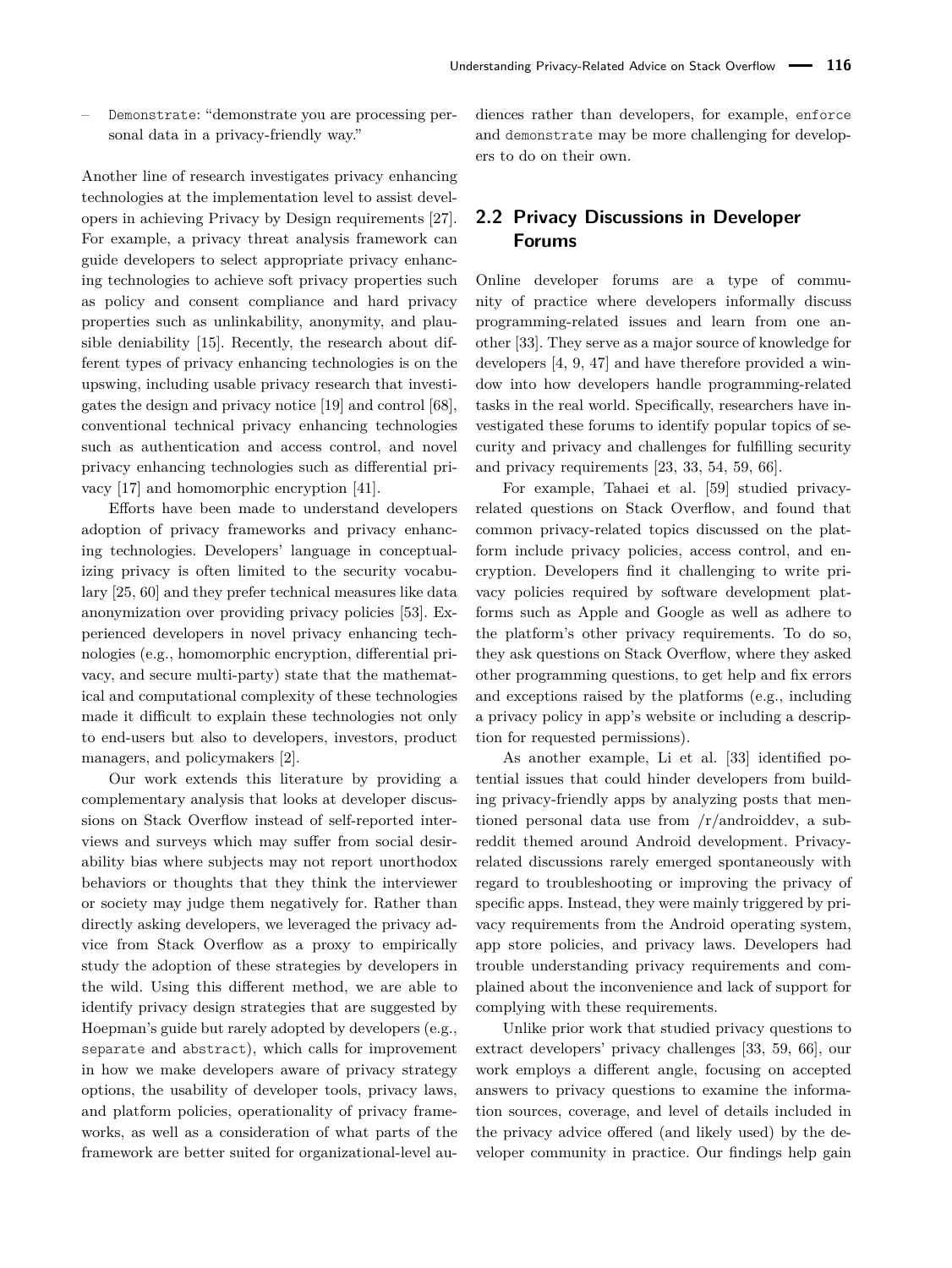insights into how developers use privacy enhancing techniques to address privacy issues in the wild and identify developers' knowledge blind spots and misconceptions.

# **3 Method**

We qualitatively analyzed 170 privacy-related posts in Stack Overflow that had an accepted answer and were posted in the past five years.

# **3.1 Dataset**

We collected 170 privacy-related posts on Stack Overflow created between April 2016 to April 2021 using Stack Exchange's API with two conditions: the post must have a "privacy" tag and it must have an accepted answer. We selected posts with a privacy tag as we were interested in posts Stack Overflow users define as privacy-related rather than looking for specific keywords or terms related to privacy. No sampling was used and all posts that passed on criteria were included.

As we were interested in the solution that the asker judged as fixing their problem, we only focused on the accepted answers. Stack Overflow defines accepted answers as: "As the asker, you have a special privilege: you may accept the answer that you believe is the best solution to your problem" [\[45\]](#page-16-14). Out of the 170 posts, 124 posts only had an accepted answer. 46 of the posts had 2 or more answers, the accepted answer had the highest or equal number of votes in 35 of these and in 11 posts a non-accepted answer was voted highest. When a non-accepted answer was highest voted, the difference between it and the accepted answer's votes was only 3  $(SD = 5.1)$  on average.

Initially, we did not limit the data to a specific date (465 posts). However, after reading some posts, we realized many of the older posts in the dataset had obsolete information and no longer provided useful information (e.g., "uniqueIdentifier property is deprecated in iOS5 and you should not use it now. As an alternative you can generate your own unique ID" [\[1476155\]](https://api.stackexchange.com/2.3/answers/1476155?site=stackoverflow)). Therefore, we limited our data to the past five years (170 posts).

# **3.2 Ethics**

The research was approved through our institute's ethics procedures. We followed Stack Overflow's guidelines for running academic research. Stack Overflow encourages researchers to use its data to produce academic papers [\[8\]](#page-14-5) and requires researchers to give attribution to posts using a direct link to them [\[6\]](#page-14-6); therefore, we use hyperlinks to link our quotes to the original answers.

All posts on Stack Overflow are under Creative Commons with the following requirements [\[7\]](#page-14-7): "You are free to Share — to copy, distribute, and transmit the work to Remix — to adapt the work Under the following conditions Attribution — You must attribute the work in the manner specified by the author or licensor (but not in any way that suggests that they endorse you or your use of the work). Share Alike — If you alter, transform, or build upon this work, you may distribute the resulting work only under the same or similar license to this one."

# **3.3 Analysis**

We qualitatively coded the accepted answers and also read the questions for context. Two authors first read a 5% random subset of the data and identified initial interesting themes and concepts to code. Then, they met to discuss potential concepts for further coding while also discussing the findings with the third author and getting inspirations from similar works in analyzing online forums directed to reverse engineers [\[63\]](#page-17-8), Stack Overflow privacy-related questions [\[59\]](#page-17-5), Reddit privacy-related subs [\[33\]](#page-15-5), and security advice on the Internet [\[48\]](#page-16-8). We then decided to look for the *level of detail* the answerer provides and which *privacy design strategies* the answer would fit into. The level of detail in the answers was selected for coding because we observed a difference between posts that provided information about a technology without a solution and others that suggested a solution to a technical problem, for example, by giving a code sample. For privacy design strategies, we used the strategies and suggestions by Hoepman's "Privacy Design Strategies" [\[27,](#page-15-4) [28\]](#page-15-3): minimize, separate, abstract, hide, inform, control, enforce, and demonstrate (See Section [2.1](#page-1-0) for details) because it is primarily directed to designers and engineers. We built our initial codebook based on these strategies.

We also open coded four aspects of the answer: (1) *given advice* or solution using imperatives for the codes such as "delete parts of data," "use regular expressions," and "use an encryption algorithm," (2) a potential corrected *misconception*, because some answers addressed and corrected a misconception in the question, (3) the *information sources* and provided links, and (4) who is the *target audience* of the advice, developer or the end-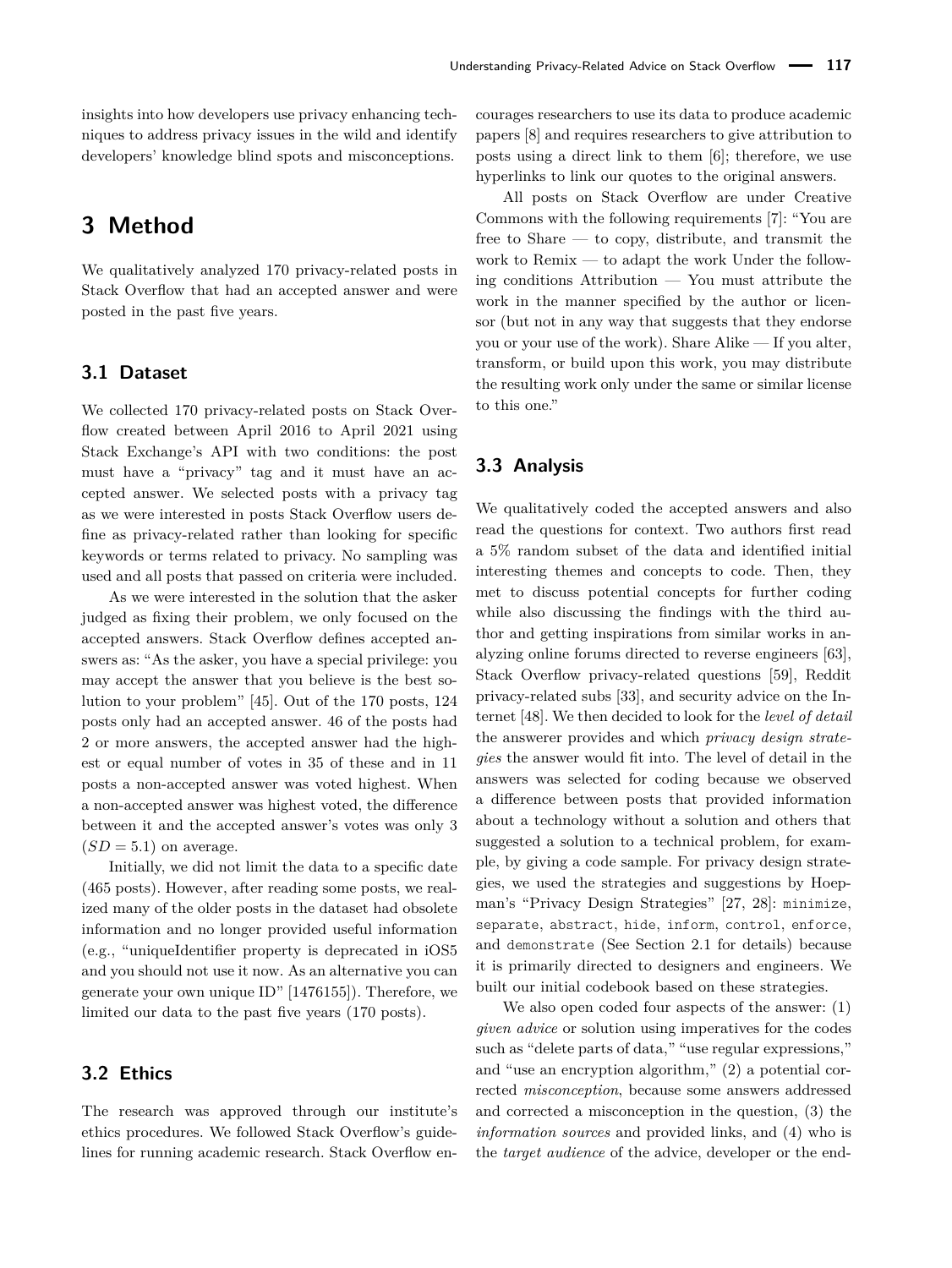user, as in some cases askers were looking for a solution for their own privacy issues such as protecting their privacy in Git commits by removing their emails.

Two authors then independently coded another four random sets with 5% of data with the initial codebook and calculated the Gwet's AC1 [\[24\]](#page-15-19). This measure was a suitable measure for our data because we had a high agreement in some codes, such as *separate* and *target audience*, and Cohen's Kappa may not work well in these situations resulting in "Cohen's Kappa Paradox" (i.e., having a high agreement but a low Kappa) [\[24,](#page-15-19) [65,](#page-17-9) [67\]](#page-17-10). Disagreements were then resolved through discussion, and minor changes were made to the codebook. In the last iteration, the coders achieved an average agreement of 88% across the codebook which is considered good agreement [\[50\]](#page-16-15). Then, they split the data into two parts and separately coded the data. To do a final check, they both coded the last 5% of data independently and again calculated Gwet's AC1, which resulted in a good agreement (81%). Multiple codes were allowed per answer and the reported agreements are an average of agreement for all codes across the codebook.

After coding all the data, three authors together used affinity diagrams [\[11,](#page-15-20) [31\]](#page-15-21) to construct themes around the open-codes (a code may appear in multiple themes). Section [4.3](#page-6-0) and Section [4.1.1](#page-5-0) are based on the resulting themes from the affinity diagram.

# **3.4 Limitations**

While our study looks at one source of information and advice for developers, other resources such as Twitter, Reddit, and LinkedIn are also examples of forums and Q&A websites that developers may look for advice on. Since Stack Overflow is one of the information sources that developers use to build apps it can impact apps' security aspects [\[21\]](#page-15-6); we believe our study can provide insights into privacy-related advice that developers give one another on the Internet. However, as developers come from a wide background and working situations (e.g., large companies vs. smaller companies) the results may not be generalizable to all developers. Future research may want to look at other resources and conduct a comprehensive review.

We analyzed accepted answers as we believe those solutions fixed the asker's problem. Another choice could have been to focus on answers with the highest number of votes. We chose to not use vote count though because such answers might have evolved over time as technology changed or might have been proposed sometime later based on the comments or other users' interactions. Most accepted answers were also the highest voted, with 124 out of the 170 posts having only an accepted answer and 46 had at least one more answer in addition to the accepted answer.

Using privacy as a keyword limited our research to posts that developers considered a privacy-related challenge and concern. One caveat of this decision is that there are very likely posts on Stack Overflow that are related to privacy conceptually (e.g., information minimization) but the asker had not tagged it with privacy. Our research is partially inspired by privacy frameworks which would only be sought out or used by a developer who knew they had a privacy-related issue. So we purposely limited our focus to askers who believe that their question pertains to privacy. This approach also allowed us to have the broadest definition of "privacy" by allowing the askers to indicate what they felt was privacy-related, rather than the researchers making that judgment. Future research may want to take a random sample from a developer forum without filtering for specific keywords and thematically analyze posts to determine what topics are related to privacy that the asker has not tagged as privacy.

# **4 Findings**

When looking at the target audience of the post, we observed two types of posts, one focusing on developers trying to protect their own privacy  $(N = 48)$ , and the other focusing on their users' privacy  $(N = 119)$ , similar to the findings in prior research [\[59\]](#page-17-5). Because our research questions were targeted at how developers advise one another to protect their users' privacy, our results were built on top of the latter type of post (users' privacy,  $N = 119$ ). We also removed three posts because they were about public/private variables and not related to privacy. Throughout this section, we refer to the answers with their unique identifier on Stack Overflow.

### **4.1 Answerers and Their Answers**

The accepted answers in our dataset where provided by 94 unique answerers. On average, they provided 1.2 accepted answers each  $(SD = 1.7, max = 17)$ . The continents associated with the 65 answerers who included a location on their public profile were: Europe: 31, North America: 18, Asia: 13, South America: 2, and Oceania: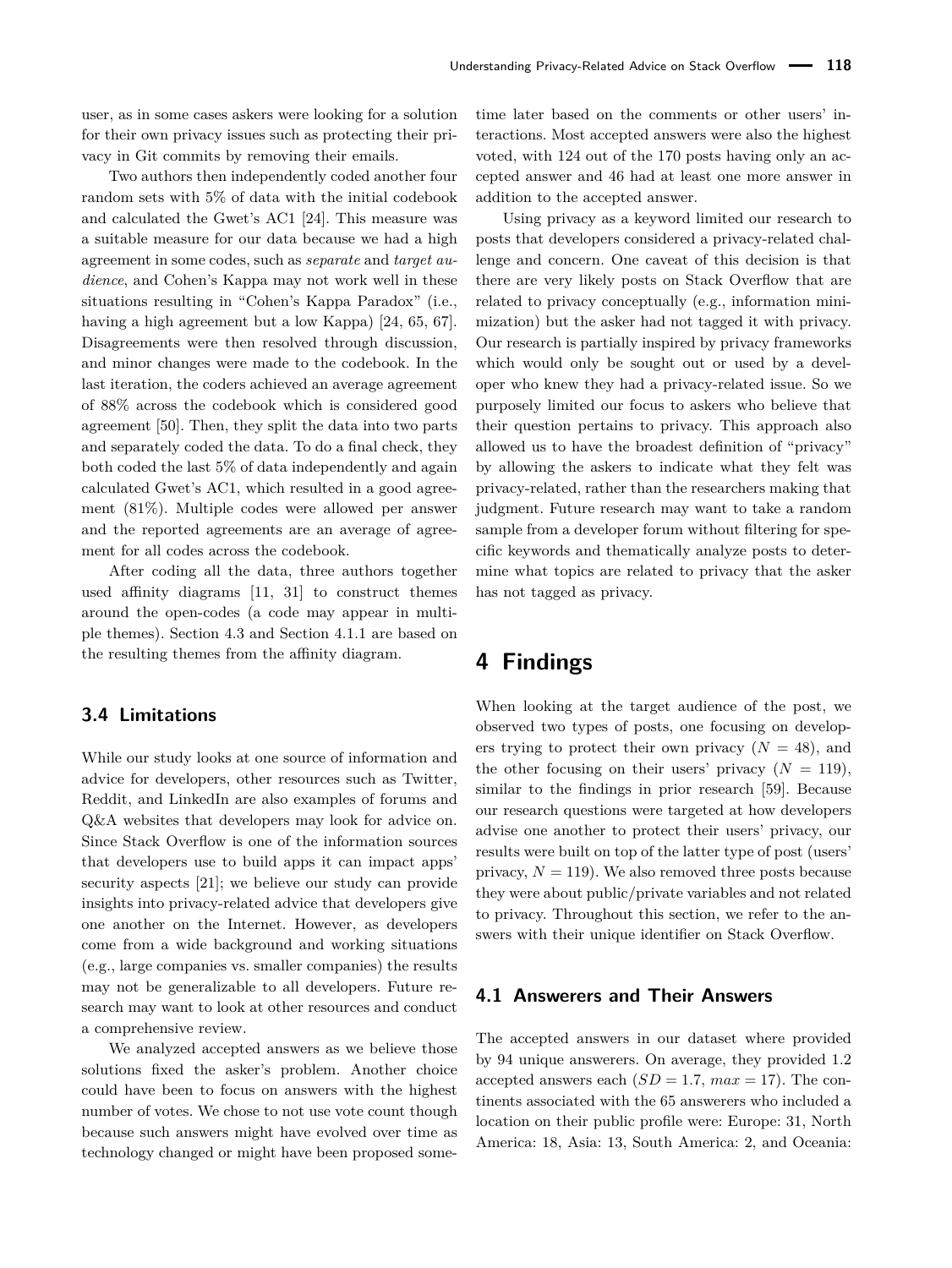1. Despite a decrease in the number of accepted answers in 2019, we observed an overall increase in the number of accepted answers over the past five years (Figure [1\)](#page-5-1).

<span id="page-5-1"></span>

**Fig. 1.** Count of accepted answers per year. 2021 is partial and covers up to the month April.

#### <span id="page-5-0"></span>**4.1.1 Information Sources**

We open coded situations where the answerer provided specific links or references to external resources, resulting in 84 answers containing this type of data. They provided links to the official documentation of tools and APIs (41/84) (e.g., Apple and Google), articles (21/84) (e.g., personal and business blog posts, Wikipedia, news articles, tutorials from books, and Internet Engineering Task Force Request for Comments), privacy tools (10/84), GitHub repositories (9/84), and other Stack Overflow posts (4/84). These numbers are in line with prior research on privacy-related questions on Stack Overflow [\[59\]](#page-17-5).

While in the case of security, having access to official documentation may result in writing secure code, they are difficult to use and may result in less functional code [\[1\]](#page-14-2). The majority of answers pointing to official documentation highlights the perceived value developers place on that type of documentation suggesting that providing high-quality and usable documentation to developers is valued. It may also signal that there is growing body of unofficial "shadow documentation" [\[47,](#page-16-7) [59\]](#page-17-5) building on Stack Overflow for privacy issues to clarify, add context, and provide examples in parallel to official documentation. In the case of privacy, future research may want to explore the usability of privacyrelated code in official documentation for developers.

#### **4.1.2 Provided Level of Details**

We observed three levels of detail in the answers, which are high-level opinions and general feedback (24/119), starting points (69/119), and step-by-step guidance  $(26/119)$ . Only 26 out of the 119 answers  $(21\%)$  provided step-by-step guidance that developers can directly apply to solve the problem. Conversely, 69 out of 119 answers (58%) provided solely starting points, which may speak to the complexity or context knowledge requirements of implementing a detailed solution. However, the lack of clear directions on how to solve the issue can create a barrier to developers adoption of the privacy advice, as they need to do further research on their own.

#### **High-level opinions and generic feedback (24/119)**

Answerers spoke about their view of the problem without providing much detail about how to do a certain task and instead explaining why a certain technology is used or why certain behavior happens. An example quote is "Cookies can be set by response headers, therefore any website resource outside your control can set his cookie. Of course cookie will be visible/accessible only for its domain (not Yours)." [\[50856878\]](https://api.stackexchange.com/2.3/answers/50856878?site=stackoverflow)

#### **Starting points (69/119)**

These answers included links to external resources (Section [4.1.1\)](#page-5-0), proposed the setting of required flags and small code snippets, and directions about how to accomplish a task. An asker would need to do some research or some changes to the provided code snippet to get to the solution:

If the data you are handling is at all sensitive, you should conduct a data protection impact assessment (DPIA) and/or privacy impact assessment . . . . CNIL (the French data protection office) has an excellent PIA app [hyperlinked] that walks you through the process. [\[54408565\]](https://api.stackexchange.com/2.3/answers/54408565?site=stackoverflow)

#### **Step-by-step guidance (26/119)**

These answers tended to contain specific details, code samples, and how-to dos. The level of details also provided are generally enough that an asker could follow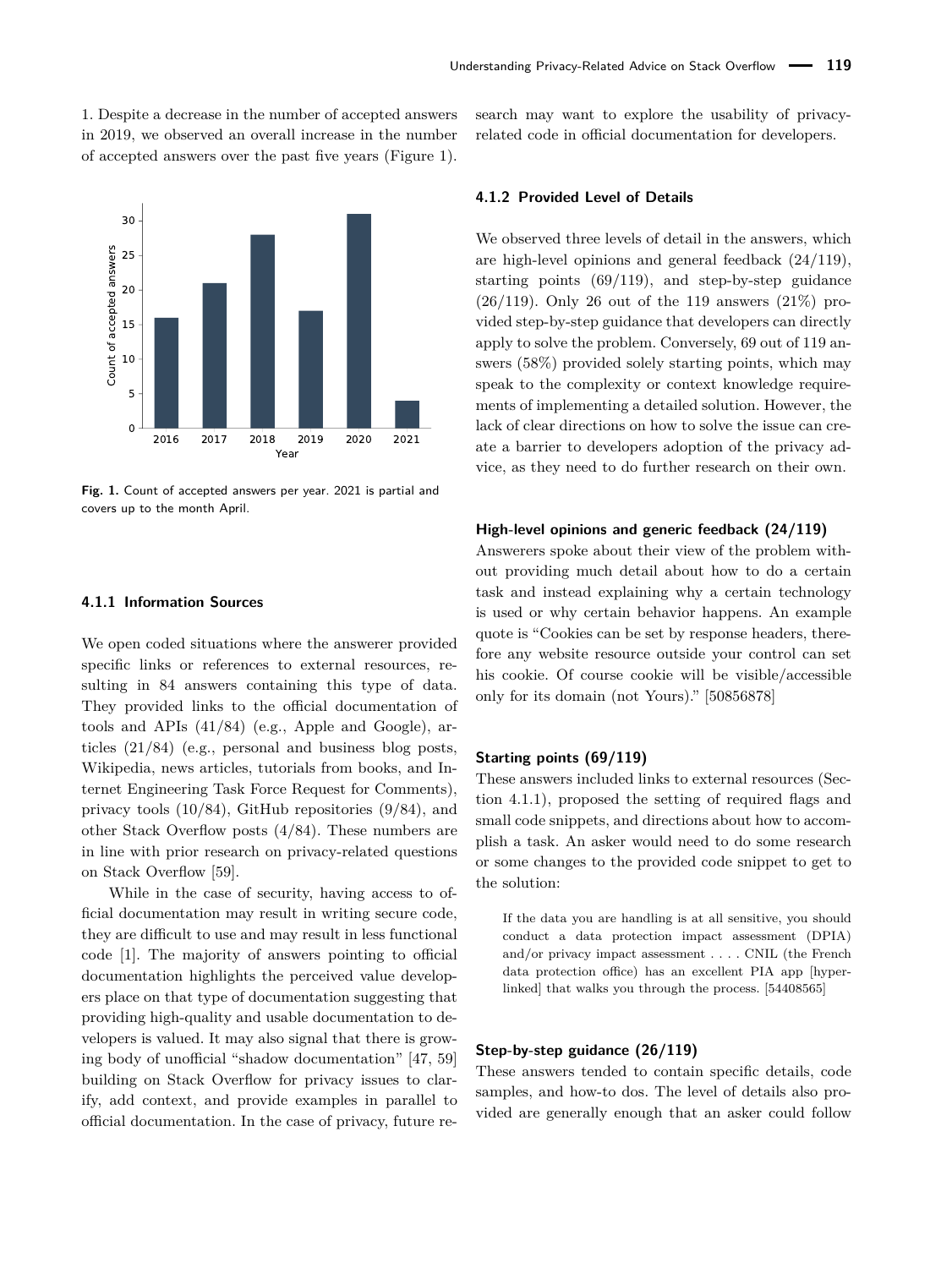the answer and get their task done with minimal tweaks and changes or further research:

To store data like password and key, azure recommend us to use azure key vault [hyperlinked]. So I suggest you to use key vault store your password and key, and then get the key vault in your logic app . . . . [provides a list of screenshots]. [\[65351254\]](https://api.stackexchange.com/2.3/answers/65351254?site=stackoverflow)

# **4.2 Applied Privacy Design Strategies**

Out of the 119 answers, we coded 111 of them with the eight privacy design strategies (RQ1, Table [1\)](#page-6-1). We could not extract strategies from eight answers (See Section [5.2](#page-12-0) for details). The most common strategy was inform (48/111), which may come from developers trying to adhere to the requirements imposed by platforms, such as informing users about permissions, including a privacy policy, and asking for user consent. Hide (45/111) was the second most commonly used strategy, which applies methods, including encryption and hashing, to ensure confidentiality. While the earlier mentioned inform strategy only informs users about actions or decisions, the control (35/111) strategy also provides options and control to the user to take action; consent pop-ups may fall into this category if they provide control. Minimize (33/111) was also used to provide anonymity to users by collecting less data or not collecting data at all.

Other strategies were not as common, and only a few answers referred to abstract  $(5/111)$ , separate  $(3/111)$ , enforce  $(2/111)$ , and demonstrate  $(2/111)$ . An example of the abstract strategy was removing parts of data and masking to ensure anonymity: ". . . you are probably looking for Dynamic Data Masking [hyperlinked]." [\[41999638\]](https://api.stackexchange.com/2.3/answers/41999638?site=stackoverflow) Separate suggests storing and processing data in multiple places instead of using a central system; in our dataset, it is related to using blockchain technologies such as Hyperledger. The other two strategies, enforce and demonstrate, primarily look at organizational level privacy. We hypothesize that we observed these two strategies rarely because they sit at a higher organizational-level while Stack Overflow is targeted at developers and programming problems.

We found that answers often provided solutions for protecting users' privacy; however, in a few posts, we saw instances of privacy-unfriendly practices, such as using the camera when the app is running in the background and appending parameters to URLs for tracking.

<span id="page-6-1"></span>**Table 1.** Number of occurrences per privacy design strategy in the accepted answers.

| Privacy design strategy | Occurrences |
|-------------------------|-------------|
| Inform                  | 48 (43.2%)  |
| Hide                    | 45 (40.5%)  |
| Control                 | 35 (31.5%)  |
| Minimize                | 33 (29.7%)  |
| Abstract                | 5(4.5%)     |
| Separate                | 3(2.7%)     |
| Enforce                 | $2(1.8\%)$  |
| )emonstrate             | $2(1.8\%)$  |

# <span id="page-6-0"></span>**4.3 Advice for Applying Privacy Design Strategies**

We extracted 148 pieces of advice from the accepted answers (RQ2), 11 of which were hard to interpret because of lack of context or being too broad. We also found 21 misconceptions where the answerer explicitly corrected the asker's understanding of the problem, two of these were removed because they were hard to interpret. Therefore, the results of this section are built on 137 open-coded advice and 19 open-coded misconceptions. The main themes that came out of the data were regarding legal issues, third-party services, confidentiality, data collection, and a miscellaneous theme where we clustered smaller sets of advice that did not belong to other themes (Table [2\)](#page-7-0). In each theme, we also report misconceptions, if there were any.

# **4.3.1 Be Compliant With Regulations and Their Consequences (advice=53/137, misconceptions=4/19)**

The largest group of advice was around legal, regulation issues, or platform requirements that were also introduced by regulations such as GDPR and CCPA.

#### **Check if your privacy policy is compliant (17/137)**

Answers here suggested including a privacy policy and letting users know what happens to their data, using third-party tools to create a privacy policy, following the specifications and guidelines required to build a privacy policy, and checking the privacy policy of integrated services: "If you have any third party dependencies you need to check the documentation for those (or possi-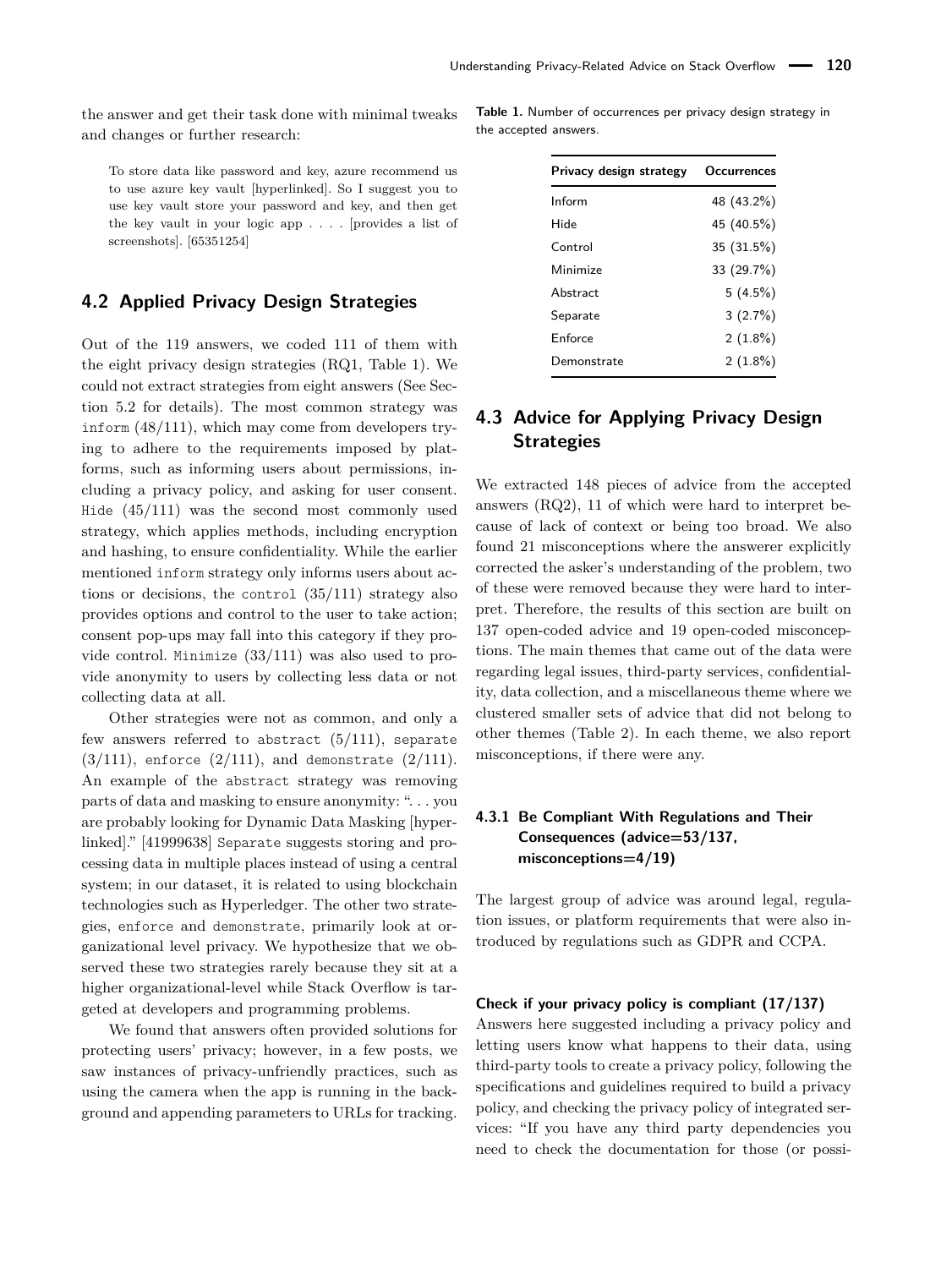<span id="page-7-0"></span>**Table 2.** Constructed themes around the open-coded advice with their occurrences (total number of open-codes=137).

| <b>Theme</b>                                              | <b>Occurrences</b> |
|-----------------------------------------------------------|--------------------|
| Be Compliant With Regulations and Their Consequences      | 53 (38.7%)         |
| Check if your privacy policy is compliant                 | 19 (13.9%)         |
| Inform users when requesting permissions                  | 14 (10.2%)         |
| Ask for user consent                                      | $9(6.6\%)$         |
| Be aware of data practices of third-party services        | $5(3.6\%)$         |
| Seek legal guidance                                       | $4(2.9\%)$         |
| Run a data protection impact assessment                   | 2(1.5%)            |
| Ensure Confidentiality                                    | 35 $(25.5%)$       |
| Control who has access                                    | 17 (12.4%)         |
| Use encryption                                            | $9(6.6\%)$         |
| Use HTTPS                                                 | $6(4.4\%)$         |
| Use hashing                                               | $3(2.2\%)$         |
| Avoid Collecting Data                                     | 25 (18.2%)         |
| Strip personal information or use fake data               | 15 (10.9%)         |
| Avoid having or storing data                              | $6(4.4\%)$         |
| Use the correct configuration to avoid data collection    | $4(2.9\%)$         |
| Read About Third-Party Services                           | 15 (10.9%)         |
| Analytics code may need extra permissions                 | $7(5.1\%)$         |
| Don't use analytics or use a privacy-friendly alternative | $6(4.4\%)$         |
| Check ad networks' policies and permissions               | 2(1.5%)            |
| <b>Miscellaneous</b>                                      | $5(3.6\%)$         |
| Use custom solutions                                      | $3(2.2\%)$         |
| No action is needed                                       | 2(1.5%)            |

bly use the web browser's debug tools to verify) that it does not store cookies nor send off request to third parties." [\[62406722\]](https://api.stackexchange.com/2.3/answers/62406722?site=stackoverflow) The percentage of answers in this theme  $(13.9\%)$  is consistent with prior work on questions about managing privacy policies on Stack Overflow (13% of privacy-related questions [\[59\]](#page-17-5)).

It is also notable that platforms may require disclosure about sensitive data use beyond privacy policies. This situation led to one misconception that including a privacy policy is the only requirement to avoid violating Google Play's policies for a money management app, when actually further *in-app* disclosure about the use of data was also required.

#### **Inform users when requesting permissions (14/137)**

These answers primarily suggested the asker include a description in the configuration files to tell their users why they are requesting this specific type of permission and how they would use it: "Before requesting permission you could display an alert that explains why you

are going to request permission. You can use whatever text you like in this alert." [\[50323089\]](https://api.stackexchange.com/2.3/answers/50323089?site=stackoverflow)

This advice is in line with the recommendations of usable privacy research to explain the purpose of data use to users [\[36\]](#page-16-16). However, we observed that the advice was mostly given to fix the error of a missing required data use string field in iOS apps to satisfy the requirement imposed by the operating system, rather than trying to improve users' awareness of data use.

One corrected misconception was that the original poster believed they could change the purpose description of a permission request during runtime, while the description must be statically defined in configuration files and therefore can not be changed during runtime.

#### **Ask for user consent (9/137)**

This theme is about answers that discussed asking for user consent before collecting sensitive data. Some answers stated that it is necessary to ask for consent explicitly due to legal and embedded system requirements (e.g., data collection by mobile APIs is protected by permissions). We also observed a misconception here that the original poster had only provided key descriptions in the info.plist but did not know they need to call the authorization request APIs to trigger the permission alert programmatically. The accepted answer corrected this misconception by saying: "Based on your comments below, you need to know how to programmatically request authorization so the alerts can be responded to." [\[40494067\]](https://api.stackexchange.com/2.3/answers/40494067?site=stackoverflow)

On the other hand, a few answers suggested that consent is not always needed for collecting data from a compliance perspective. For example, the following answer discussed the legal basis of data collection from GDPR's viewpoint and discussed when consent should or should not be used:

Consent is normally applied to optional things – for example opting-in to marketing emails while buying something – where the additional processing is not a requirement for the primary purpose of the data collection. Consent should not be used unnecessarily because unlike the other bases for processing, it can be withdrawn unilaterally at any point by the data subject. [\[54364758\]](https://api.stackexchange.com/2.3/answers/54364758?site=stackoverflow)

### <span id="page-7-1"></span>**Be aware of data practices of third-party services (5/137)**

Frequently, developers use services provided by multiple companies to build their apps (e.g., using libraries, servers, and analytics services). Using multiple services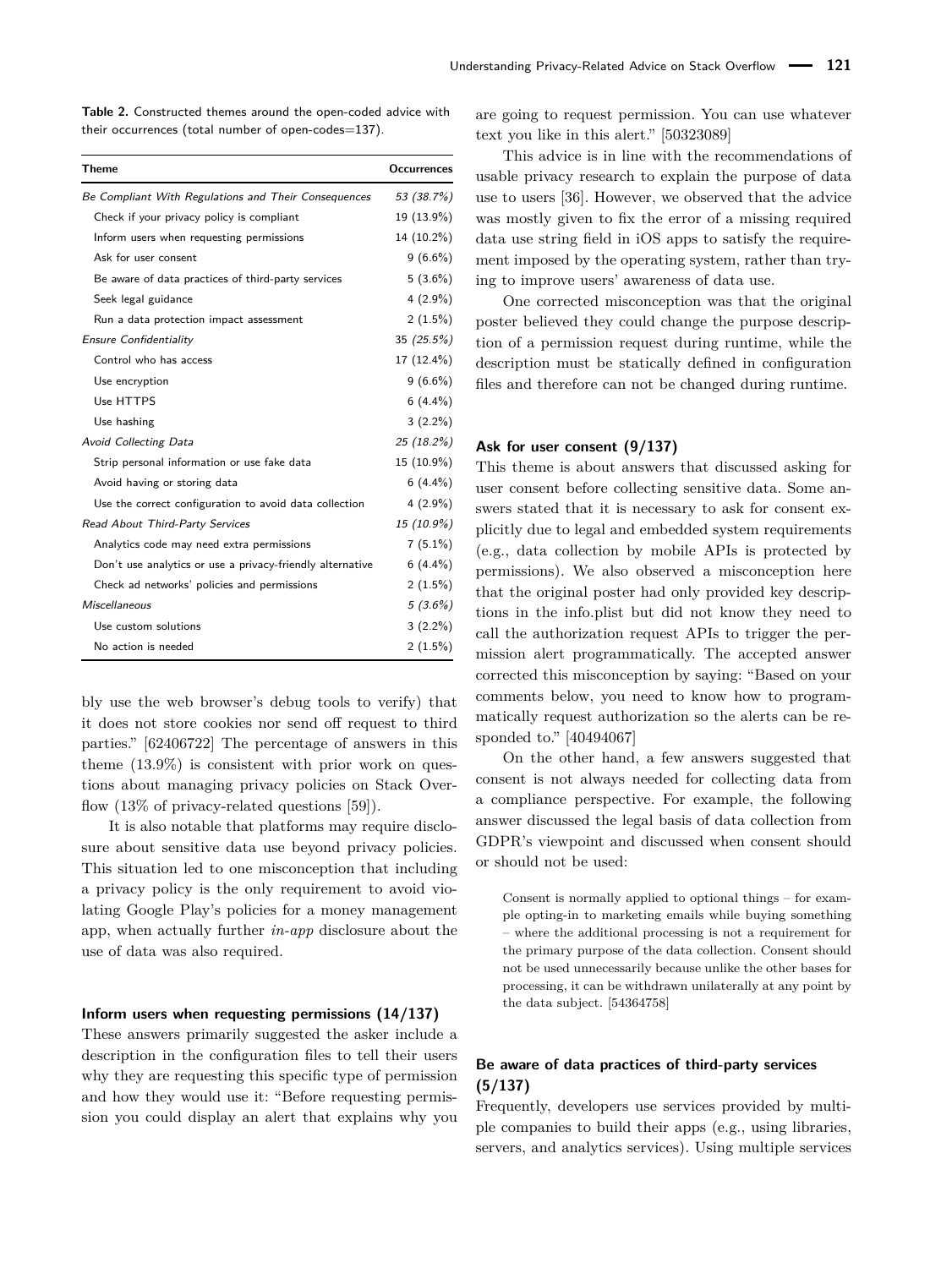may cause some issues with how these companies handle users' data. Answers here argued that developers had the responsibility to figure out how third-party services may affect users' privacy. However, there is no one-sizefits-all solution, and developers have to read the terms of services and privacy policies of these services to figure out the implications and make sure that these services are in line with what developer are required to provide to their users. The following example highlights the complexity of modern software development and the burden it imposes to developers:

. . . because Heroku is a managed app service, it means that they get more access than a typical VM would have. You then need to read their privacy policy [hyperlinked], which presents a problem: Heroku is owned by Salesforce.com, who have taken a belligerent Facebook-style head-in-sand denial approach to recent court verdicts in this doc [hyperlinked]. [\[65431027\]](https://api.stackexchange.com/2.3/answers/65431027?site=stackoverflow)

The quote also highlights a tone observed from answerers that the full privacy story is not always possible to find in documentation or privacy policies. Though from a legal compliance perspective these might be reliably used. But from a moral or user-protection perspective, the third-party's track record on privacy issues should also be considered when making decisions around where to send data or what to include in programs or apps.

#### **Seek legal guidance (4/137)**

These suggestions were around seeking legal guidance either by asking a lawyer or reading the regulation documents: "You can not take this word to word [provides screenshots of a privacy policy], you need legal advice." [\[44116236\]](https://api.stackexchange.com/2.3/answers/44116236?site=stackoverflow) Legal matters can be complicated and beyond the normal training of a developer, "seek legal advice" seemed to be a phrase to use when the questions were too involved or complex.

#### **Run a data protection impact assessment (2/137)**

A few answers suggested running a privacy assessment in some instances:

In special category situations, GDPR requires that you conduct a data protection impact assessment (DPIA) and/or a privacy impact assessment (PIA) before implementing solutions, so that you you are able to justify your decisions should an information commissioner ask for it. [\[61716297\]](https://api.stackexchange.com/2.3/answers/61716297?site=stackoverflow)

Such assessments are intended to provide a set of checklists to understand, identify, and minimize data protection risks. They are recommended when a project is likely to cause risks to individuals [\[44\]](#page-16-17).

# **4.3.2 Ensure Confidentiality (advice=35/137, misconceptions=5/19)**

While trying to look after users' privacy, developers discussed using techniques such as access control, encryption, and hashing to ensure their users' confidentiality.

While prior work shows  $40\%$  of privacy-related questions on Stack Overflow were about access control [\[59\]](#page-17-5), in our dataset, 12.4% of the accepted answers cover this topic which may signal that over half of the access control questions may not have an accepted answer.

It is further notable that in prior work 3% of privacy-related questions were about encryption [\[59\]](#page-17-5) compared to our finding of 6.6% accepted answers being about encryption. If we combine our three encryptionrelated themes (i.e., encryption, HTTPS, and hashing) into one, then we have 13.1% of accepted answers involving encryption compared to 3% of encryption-related questions from Tahaei et al. [\[59\]](#page-17-5) which may suggest that answerers are recommending encryption-related solutions to the questions that do not mention encryption, HTTPS, or hashing.

#### **Control who has access (17/137)**

These answers suggested using correct configurations to make limited access to sensitive resources, building multiple versions of an app for local/private and public use respectively, and storing data internally in the app to preserve privacy. This type of answers usually demonstrated in-depth understanding about a particular platform or framework, as the implementation of access control is highly dependent on the corresponding platform and framework. For example, an answer explained how to share private files with other apps on Android 10 or newer versions referred to specific flags and methods:

You should be crashing with a FileUriExposedException on Android 7.0+, so you already applied a hack to get around that. It's just that now, on Android 10+, that hack has limited value. So, replace Uri.fromFile(file) with uri. Also, include addFlags(Intent.FLAG\_GRANT\_READ\_URI\_PERMISSION) as part of your apply {} lambda. And find where in your code you are configuring StrictMode and have it complain about FileUriExposedException, at least on debug builds. [\[61343223\]](https://api.stackexchange.com/2.3/answers/61343223?site=stackoverflow)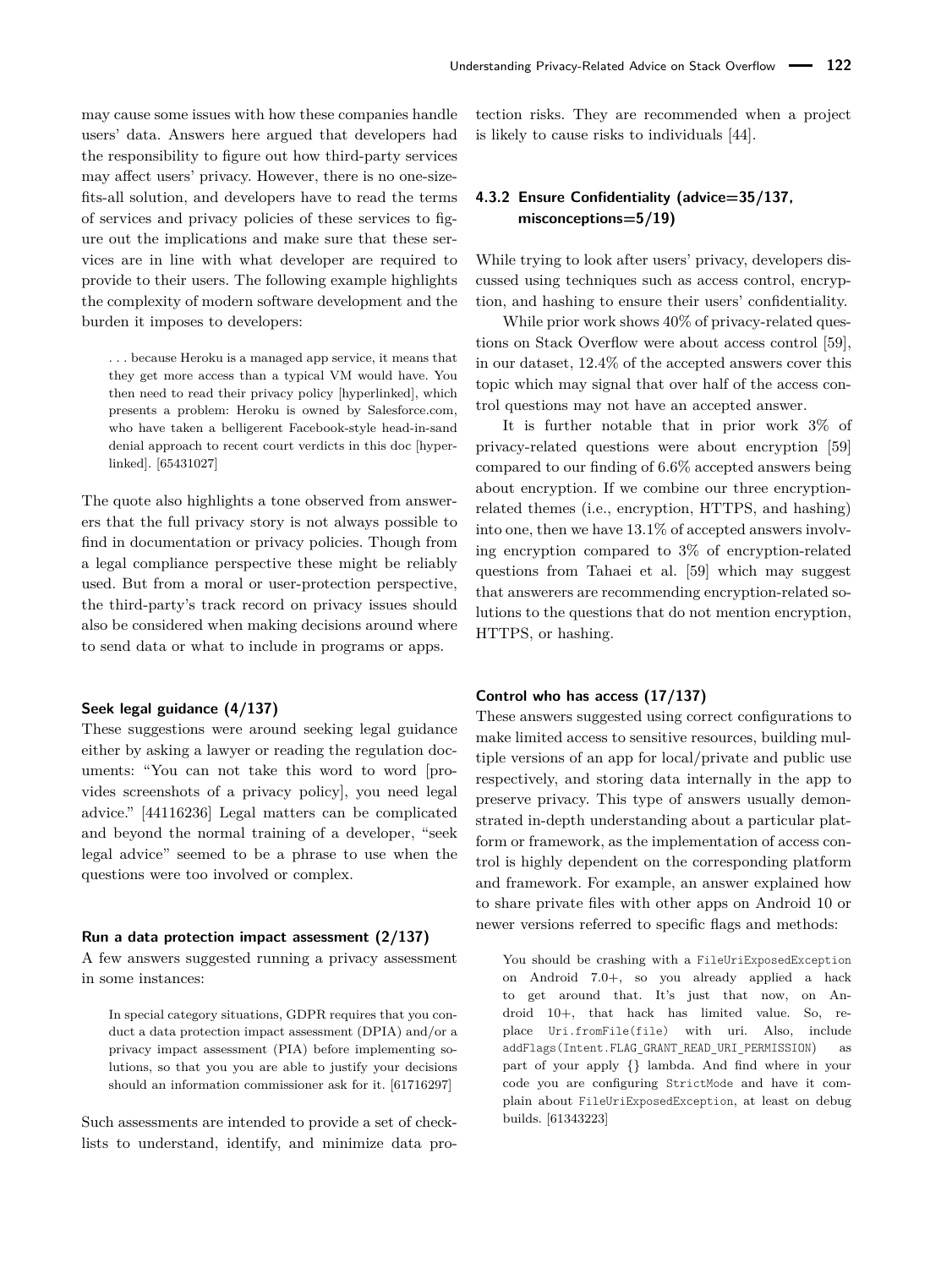Four misconceptions around access control here are about not knowing what data would be available publicly, and missing the security risk that giving access to a resource could help attackers access to other resources. For example, the answerer here points out security issues that may happen if source maps are made public:

. . . your code should be secure against an attacker that has the source code, this will not always be the case in reality, there will be vulnerabilities, and those will be easier to discover for an attacker if source maps are available. [\[44336792\]](https://api.stackexchange.com/2.3/answers/44336792?site=stackoverflow)

#### **Use encryption (9/137)**

We observed answers that put forth using encryption as a general security recommendation to protect databases, passwords, and audio/video streams, as well as answers that discussed specific issues related to the implementation of encryption such as performance issues, key management method, and which encryption library to use. For example, an answer recommended using symmetrickey encryption for encrypting stored data due to the performance benefits:

Devices typically contain enough storage that needs protection to warrant the use of a symmetric key algorithm. Public key crypto is way too slow for large amounts of data. If it's e.g. a harddisk, even a block chaining of the encryption is quite counterproductive. [\[42239048\]](https://api.stackexchange.com/2.3/answers/42239048?site=stackoverflow)

#### **Use HTTPS (6/137)**

We created a separate theme for the use of HTTPS, as it was frequently mentioned as advice to build privacyfriendly web-based services. Possibly because it is relatively easy to implement and a good way to encrypt data in transit. For example: "Make sure you have set all applicable HTTP security headers [hyperlinked], and (if you're not already) you should be using HTTPS, even for a static site." [\[52497207\]](https://api.stackexchange.com/2.3/answers/52497207?site=stackoverflow)

#### **Use hashing (3/137)**

We found three pieces of advice that suggested using hashing to obfuscate personal data such as email address, phone number or passwords. Some was just highlevel advice and did not provide concrete guidance for implementation. For example: "Hashing the email address or phone number means that you've effectively put that data "beyond use". So long as you delete all the other data relating to it, it does not represent "personal data" in the GDPR sense." [\[60231117\]](https://api.stackexchange.com/2.3/answers/60231117?site=stackoverflow) Some recommended specific hashing algorithms, for example: "Passwords should be secured (hopefully with bcrypt [hyperlinked]) because if Alice has used the same password on Bob's Things as she has on Gmail then any attacker gaining access to the database on Bob's . . ." [\[38770303\]](https://api.stackexchange.com/2.3/answers/38770303?site=stackoverflow)

# **4.3.3 Avoid Collecting Data (advice=25/137, misconceptions=7/19)**

Answerers recommended removing parts of data to preserve users' anonymity, not storing or collecting data to avoid further complications, and setting the correct configurations to avoid data collection in the first place.

Under this theme, we saw seven corrected misconceptions around what data is collected and how to handle data collection. For example, the original poster suspected a library would always send the data to thirdparty servers while the library actually allows the developer to deploy the backend on their own machines; the original poster mistakenly believed that there was a comprehensive taxonomy to help define what is personally identifiable information from privacy laws; and the original poster mistakenly believed that they needed to keep the template language provided by a privacy policy generator which claimed more than what they actually collected to be *"on the safe side legally."*

#### <span id="page-9-0"></span>**Strip personal information or use fake data (15/137)**

These answers provided options, code samples, and advice to minimize data collection by removing parts of data, masking, setting constant values, anonymizing, proxies, and tools to block tracking. Note that these answers both discussed how to achieve this goal for firstparty data practices and third-party data practices. For example, an answer offered detailed suggestions for how to handle the storage of IP addresses of a visited website for legal compliance:

Strictly speaking, your web logs may contain personal data in the form of IP addresses and user agent strings. That data can be reasonably kept for a short period, say 10-30 days, for the purposes of combating abuse, but after that you should either truncate logs or strip out data that can be associated with any individual. [\[52497207\]](https://api.stackexchange.com/2.3/answers/52497207?site=stackoverflow)

The suggestions for third-party data practices were diverse and related to various third-party services. The challenge was that developers both needed to know what data might be collected by third-party services and how to prevent the data from being collected. For example,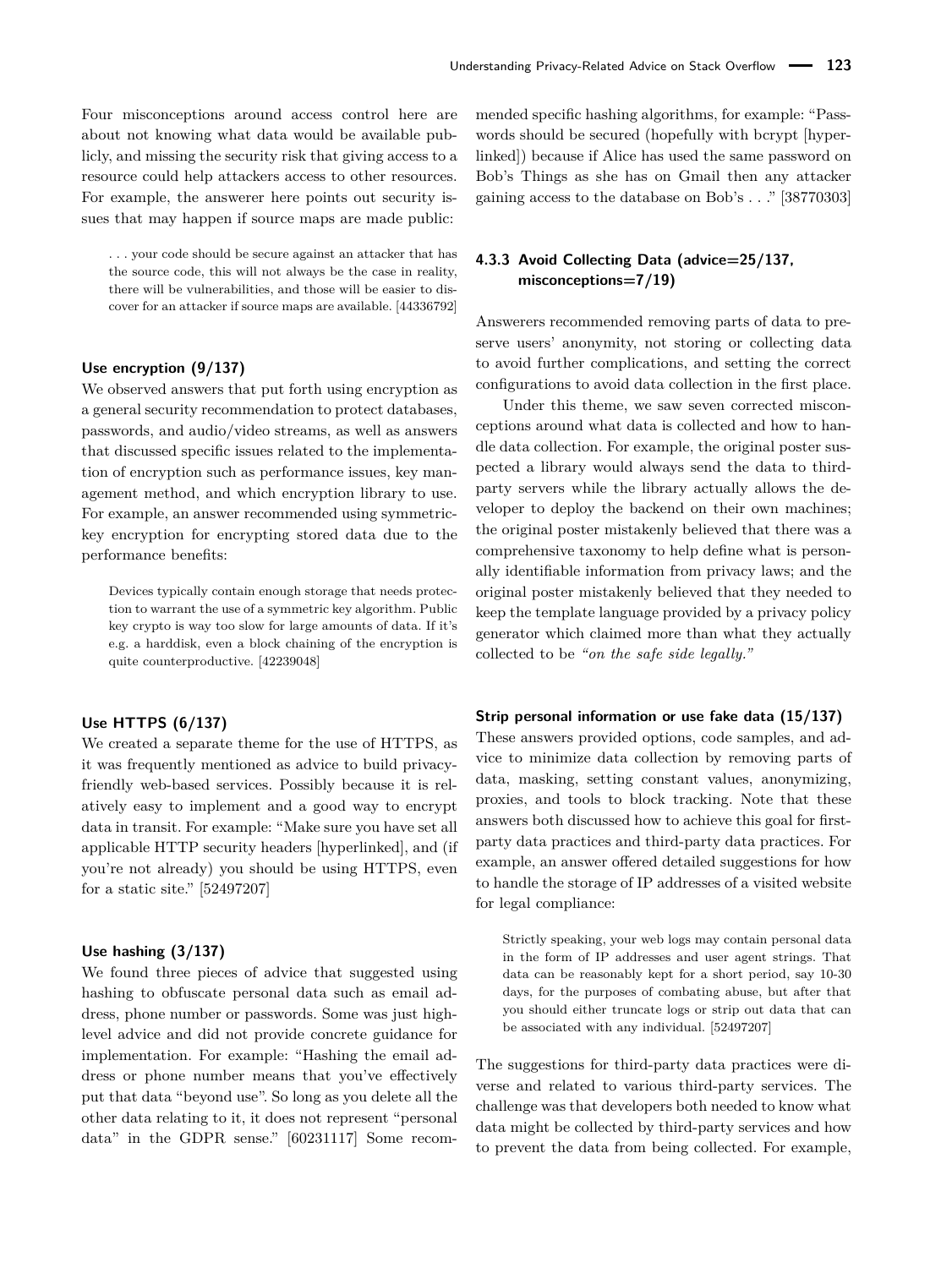this answer shows a nested feature that strips personal data before data is sent to Google Analytics:

You can use the Fields to Set option (Variables -> Google Analytics Settings -> More Settings -> Fields to Set) to set the location and other Google Analytics parameters. You will need to create a variable (eg sanitisedLocation as Custom JavaScript to return the value, and use that for your field. [\[50246739\]](https://api.stackexchange.com/2.3/answers/50246739?site=stackoverflow)

#### **Avoid having or storing data (6/137)**

Some solutions suggest not collecting at all to avoid further processing and issues with storing data:

There is one very simple way of avoiding all the negative consequences of third-party cookies: don't have any. It's possible to do a great many things without them, it means you may not need to display cookie notifications or seek consent. [\[56055698\]](https://api.stackexchange.com/2.3/answers/56055698?site=stackoverflow)

### **Use the correct configuration to avoid data collection (4/137)**

The difference between this sub-theme and the previous sub-theme is that the previous one looks at reducing active data collection, while this sub-theme looks at avoiding unexpected data collection. For example, the default option of some data logging system does not guarantee that minimum data is collected, so developers need to actively change configurations to restrict data collection. For example, this answer suggested enabling the Secure Outputs option of Azure to avoid logging sensitive information like passwords in a clear format:

... Click the button in the upper right corner of "Get secret" action, click "Settings". Enable "Secure Outputs". After that, you can use the password value in your next actions and we can't see the password value in the run history. [\[65338257\]](https://api.stackexchange.com/2.3/answers/65338257?site=stackoverflow)

# <span id="page-10-0"></span>**4.3.4 Read About Third-Party Services (advice=15/137, misconceptions=2/19)**

Similar to the advice for checking data practices of third-parties (Section [4.3.1\)](#page-7-1) but different in where and when the advice is applicable, this theme looks at various issues that may come out of using libraries, services, browser extensions, and tools that are built by others. The advice to tackle these issues are often around reading about and understanding the extra required permissions, using an alternative privacy-friendly service, or

completely removing the third-party service. Two corrected misconceptions here were about where the data goes when using ad networks and browser extensions. In the following answer, the answerer corrects the asker's initial thought that Google and Matomo both transfer the data to their servers:

Matomo is a different matter, because it's usually selfhosted and so is not sending data to anyone but yourself. That said, it usually does so via a javascript tracker plugin, and may set cookies. However, it will also work purely with log analytics which require neither of those things. [\[64995157\]](https://api.stackexchange.com/2.3/answers/64995157?site=stackoverflow)

#### **Analytics code may need extra permissions (7/137)**

While analytics tools provide insights into how users interact with developers' apps and services; they may also collect unnecessary data from users, which may require asking users for extra permissions that are not part of the developer's main app's permissions list:

GA [Google Analytics] & GTM [Google Tag Manager] are extremely difficult to make GDPR compliant. You should not even load the scripts before getting consent. EU courts have already ruled that analytics does not constitute an "required" service, and thus does require consent, with all the baggage that goes with that. [\[57716738\]](https://api.stackexchange.com/2.3/answers/57716738?site=stackoverflow)

# **Don't use analytics or use a privacy-friendly alternative (6/137)**

Another solution to third-party code was to completely remove the analytics code or use a more privacy-friendly option such as Matomo (i.e., an open-source alternative to Google Analytics that claims to be GDPR and CCPA compliant [\[37\]](#page-16-18)):

[provides a code snippet to find code that uses location data] Once you find the offending lib, you can try to figure out what purpose location data has and then decide whether you can get rid of it . . . [\[56779282\]](https://api.stackexchange.com/2.3/answers/56779282?site=stackoverflow)

#### **Check ad networks' policies and permissions (2/137)**

Two of the answers specifically addressed issues with ad networks and how they deal with permissions and location of the user: "I'm pretty sure that you're using some ad network or dependency that request such permissions. As an example several ad networks relies on READ\_PHONE\_STATE permission which could also trigger such notice from Google." [\[42203563\]](https://api.stackexchange.com/2.3/answers/42203563?site=stackoverflow)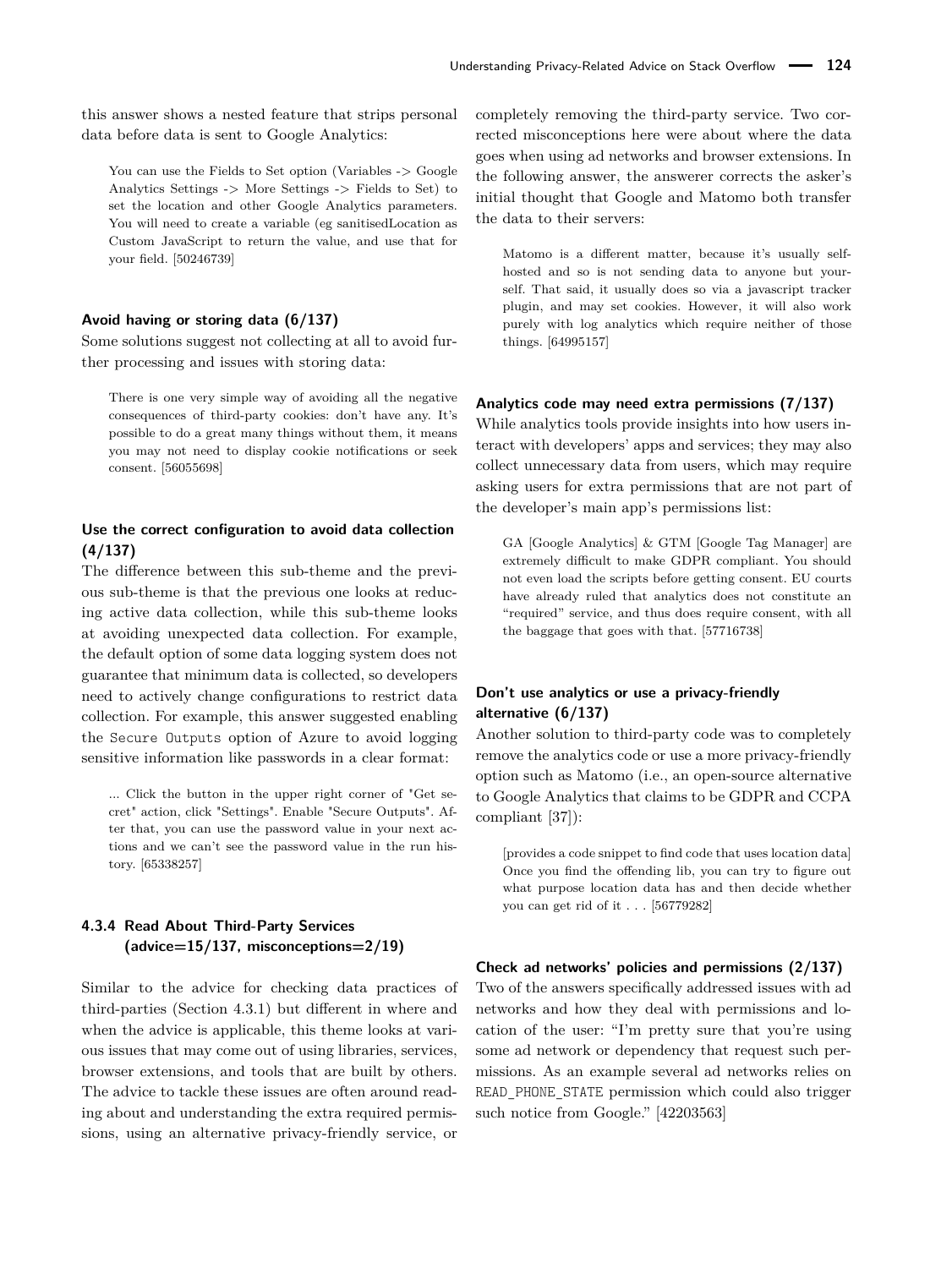### **4.3.5 Miscellaneous (advice=5/137, misconceptions=1/19)**

A few answers were still worthy of mentioning but did not fit into other themes: using custom solutions and no action is needed.

#### **Use custom solutions (3/137)**

These answers suggested sample code or directions to build custom solutions for blocking tracking content in the emails and websites and building a custom view that does not require access to specific resources, and consequently, does not require the user's permission.

#### **No action is needed (2/137)**

When either the action is managed automatically, or no data is transferred to the servers, therefore, no action is required by the asker: ". . . the package will attempt to connect to the Internet only to download stuff in case something is not present or up to date. No data is uploaded anywhere." [\[66300609\]](https://api.stackexchange.com/2.3/answers/66300609?site=stackoverflow) One misconception was that the original poster thought when programming iOS apps they needed to manually display a symbol when using the camera to alert users about it, while the system would generate a visual indicator automatically if the camera is in use.

# **5 Discussion and Future Work**

We qualitatively analyzed 119 Stack Overflow's privacyrelated accepted answers. We extracted 148 pieces of advice from these posts, 21 corrected misconceptions, their information sources, and how they are related to Hoepman's privacy design strategies.

# **5.1 Privacy Frameworks**

In our analysis, we observed that the eight privacy design strategies were mentioned at different levels of frequency. The observation has several likely causes. First, it could be that developers have varying levels of awareness and usage of the strategies, leading them to recommend the more familiar solutions. It could also be that problems that best associate with these solutions are more confusing or simply come up more frequently, leading to more questions in these areas. The more commonly advised strategies may also be simpler to implement and opperationalize. Stack Overflow rewards answerers who can provide clear explanations with examples, so there is some bias towards solutions that can be expressed that way. Irregardless of the reason, answerers clearly recommend some strategies more often than others which quite likely is also impacting the choices made by others who read these questions and answers when trying to solve their own problems.

In the following, we summarize the strategies into three groups based on how frequently they were mentioned in Stack Overflow privacy answers, and then speculate the causes of the unbalanced mentioning of different strategies, discuss their implications on developers and end-users, and discuss future directions to promote the underused strategies.

#### **5.1.1 Most Frequent: Inform and Control**

We find that most of the advice is around compliance with regulations and requirements imposed by software development platforms, which often relate to inform and control privacy design strategies, likely caused by the emphasis regulations like GDPR and CCPA put on informed consent. Regulators tend to put more pressure on big players like Apple and Google to ensure compliance on their platforms which leads in turn to such platforms creating requirements for developers to adhere to. Our finding highlight the impact platforms have on the types of questions developers ask as well as the answers given since approaches like inform are mandated to be used (i.e., privacy policies) while others like separate are not directly required. Such findings are also consistent with prior work about privacy discussion on developer forums [\[33,](#page-15-5) [57,](#page-16-19) [59\]](#page-17-5) which also observed that how platforms present requirements impacts what developers discuss. Interestingly though, researchers interviewing developers about privacy conceptualizations observed that privacy approaches like "notice" are not mentioned by developers [\[25\]](#page-15-17). Its possible the difference is caused by developers' natural focus on technical solutions which are more inclined towards approaches like encryption leading them to focus on these areas in interviews. But the involvement of platforms in the development process forces them to engage with more legal and human focused approaches which they are less familiar with leading to questions.

Noting that inform is more common than control may also signal that users are not receiving as much control and are only informed about privacy practices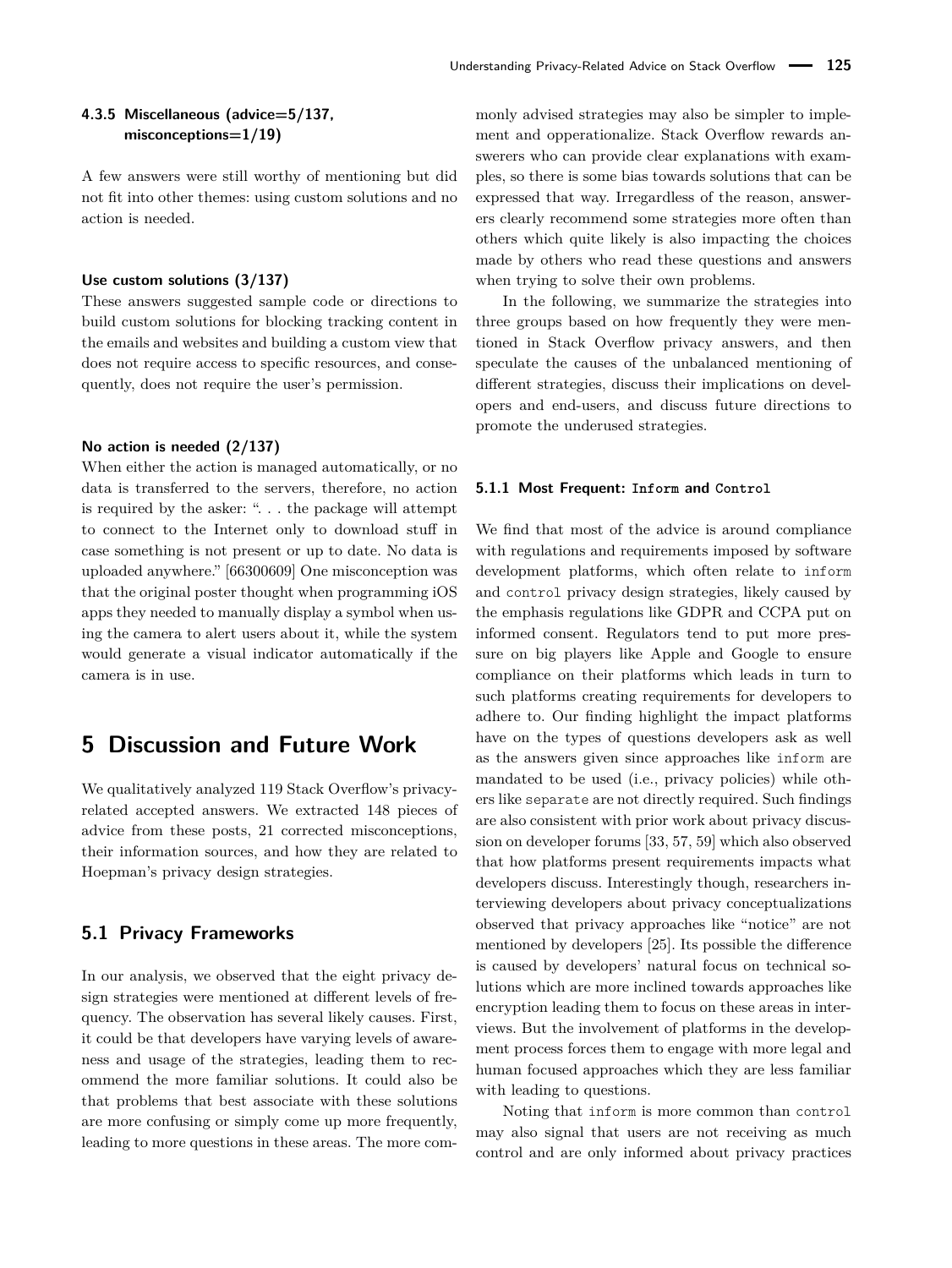(e.g., requested permissions) more than having the controls and options to accept or reject a privacy-related feature. Although usable privacy researchers have proposed and evaluated various designs of usable and effective privacy notices and controls [\[20,](#page-15-22) [51\]](#page-16-20), only the formats required by laws and platforms such as privacy policies and permissions were mentioned in Stack Overflow answers, which may suggest that the academic usable privacy work may still require effort to make it usable to developers. Future work may want to promote these designs through building an open-source, easy-touse and integrate, and customizable consent pop up (or in general, notifications with controls).

#### **5.1.2 Less Frequent: Hide and Minimize**

The second and third most common type of advice is to ensure confidentiality, focusing on the hide strategy and avoiding data collection, which is directly related to the minimize strategy. As both of these approaches are easy to understand and reasonably easy to implement we were somewhat surprised that they were less common, though it is likely caused by platforms only indirectly encouraging developers to consider these approaches. If data is not collected then consent is not needed and privacy policies are not required. Some answerers recommended these strategies as a way of avoiding complex issues legal issues.

Prior work with developer interviews found that confidentiality came up several times, but minimization did not [\[25\]](#page-15-17); one potential reason might be the impact of study methodology. Interviews tend to be retrospective and over-sample for memorable events and general attitudes. Our approach instead focuses on situations where developers encountered problems even if those problems were not memorable. The combination of the findings suggests that developers may be applying these strategies reactively either to solve other problems (e.g., unwanted consent dialogues) or as a natural part of system design when they have to engage in activities like database structuring.

### **5.1.3 Rarely Mentioned: Abstract, Separate, Enforce, and Demonstrate**

We found the other privacy design strategies, including abstract, separate, enforce, and demonstrate to be rarely advised in Stack Overflow's answers. The rare mention of enforce and demonstrate is unsurprising since they are organizational-level strategies which might be overlooked by developers who work at technical levels. Their absence is a bit concerning though since some questions highlight the effort some developers put into protecting user privacy but with little focus on demonstrating this to users.

Conversely, the abstract and separate are more technical yet still rarely recommended in Stack Overflow answers. The abstract strategy can provide anonymity to users, for example, by using k-anonymity or coarse data instead of precise data, and separate suggests the distribution of storing and processing data [\[28\]](#page-15-3). Some potential explanations may be (1) tools that can provide these techniques are not as readily available, (2) developers are not yet aware of them, (3) Stack Overflow is not the right place to find information about these techniques, (4) askers do not tag and associate these techniques with privacy, (5) clients do not ask for them, and (6) software platforms and operating systems do not yet offer these techniques as their core services. These findings also emphasize the value in making privacy enhancing technologies accessible and usable by the users of them (developers from our study's viewpoint). Such findings also echo findings of Agrawal et al. [\[2\]](#page-14-3) where they study two privacy enhancing technologies, secure multi-party computation (separate strategy) and differential privacy (abstract strategy). They find that these strategies are not yet usable by developers because of the gaps between theory and practice. One future direction is to look at tools and coverage of these techniques in the software development ecosystem to find obstacles and barriers to developers' adoption.

### <span id="page-12-0"></span>**5.2 Where to Find Privacy Advice?**

When looking at the information sources and provided links in the answers, online articles are second after official documentation. While there is literature that looks at the impacts of Stack Overflow's security posts on software security [\[21\]](#page-15-6), future direction may look at the content of resources available to developers beyond official documentation and Stack Overflow such as websites, tutorials, and blogs, that provide privacy advice.

We noticed a type of post  $(8/119)$  that does not try to apply a privacy design strategy but tries to know and understand what is going on with a product, service, or regulation, which is similar to "abstract/conceptual" question type that Tahaei et al. found in privacy-related questions [\[59\]](#page-17-5). Example questions included: where data goes if the developer uses a particular API or library,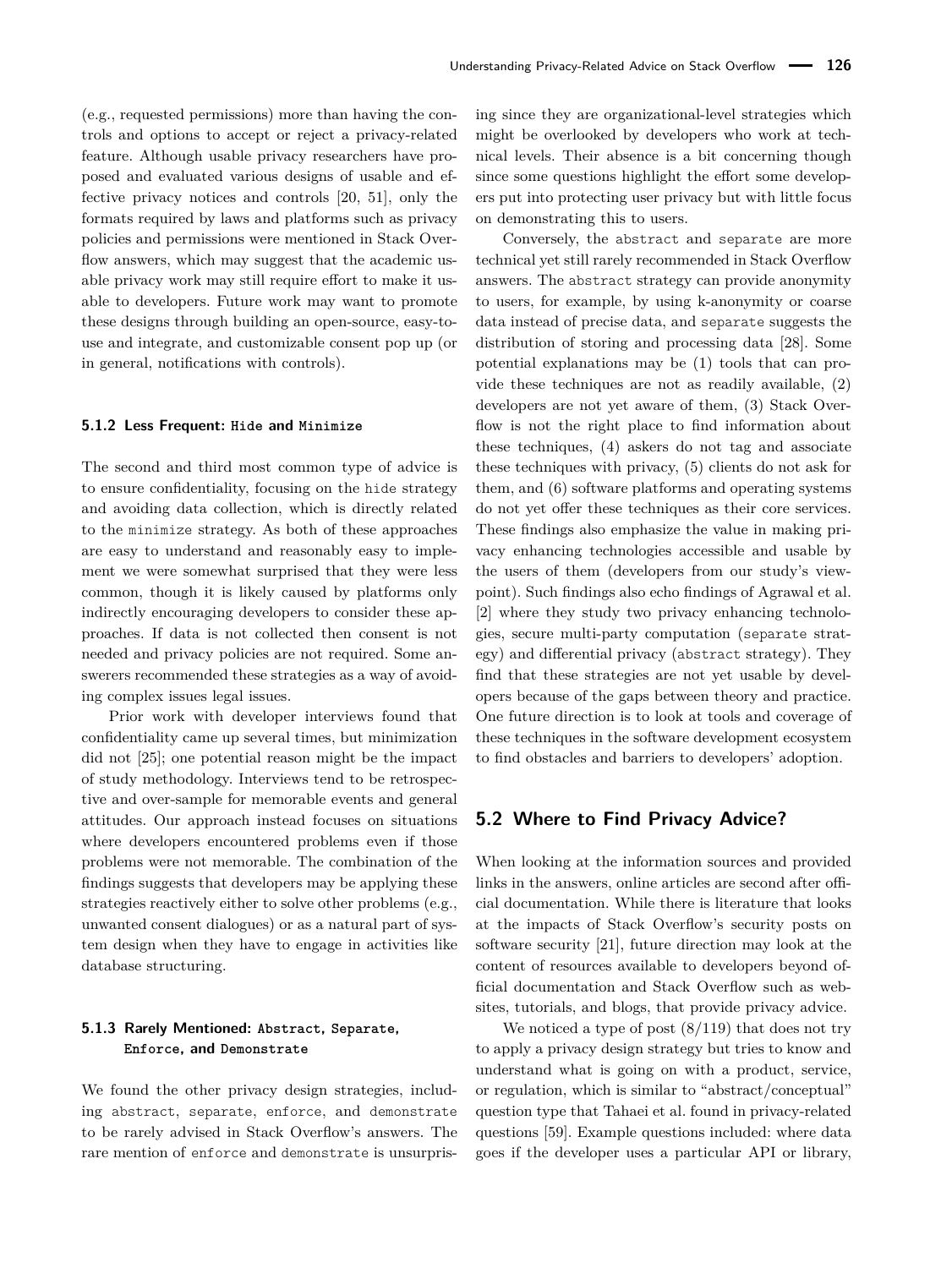is this data a piece of personal information or sensitive data from GDPR's point of view, and can third-parties set cookies on websites. The tone in these posts is investigative and curious. The accepted answers in line with the this type of questions are explanatory and descriptive (e.g., explaining how a technology works) rather than providing a how-to dos. Combined with information sources, it appears that Stack Overflow may partially shape how developers think about and conceptualize privacy. Therefore, looking more into these answers' validity and providing solutions to improve answers can be a valuable future research avenue.

Two posts about privacy policies were closed (although they have an accepted answer and are still accessible online) because the community considered them off-topic. While we did not formally analyze the comments, some comments for these posts were particularly interesting: "I'm voting to close this question as off-topic because this is a legal question, not a programming question" and "I'm voting to close this question as off-topic because a privacy policy in itself is not programming related." While several other questions around privacy policies were answered and not closed, parts of Stack Overflow's community appear to not welcome questions related to the regulatory aspects of programming even though this topic is one of the major pain points for developers who ask questions about privacy topics on Stack Overflow [\[59\]](#page-17-5).

Such reactions opens up another research direction to look at what modern programming means, what skills are required to publish an app on Google Play, for example, and how developers can be trained and supported in these tasks. Knowing about the classic abilities, such as maintainability, dependability, efficiency, and functionality, may not be sufficient for a computer science graduate to develop software in today's software ecosystem. Academic education may be an option to teach privacy topics to a portion of future software developers; suggested methods include talking about online personal information and consequences of data sharing [\[18\]](#page-15-23), or creating games to make students aware of sensitive decisions [\[55\]](#page-16-10). We suggest incorporating privacy values into security courses too. As suggested in prior work, defining what could happen if secure programming measures are not taken into consideration may help students understand the value of using secure approaches [\[5\]](#page-14-8). We recommend combining security vulnerability consequences with privacy consequences for the users and the society to teach students about the larger consequences of their choices instead of immediate functional requirements, as having people with the right mindset for privacy may be more productive than having a hard set of guidelines for implementing Privacy by Design [\[29\]](#page-15-24).

#### **5.2.1 Community Privacy Champions**

Some privacy answerers in Stack Overflow provided multiple answers, and we view them as informal privacy champions in the online communities that spend their time for free to educate and inform others about privacy. Privacy champions in software teams motivate others and promote privacy values in their teams by having informal conversations about privacy and running tailored workshops around privacy [\[60\]](#page-17-3). The software ecosystem can benefit from community privacy champions to educate and promote developers through peer discussion on online developer forums. A future direction may involve conducting interviews with these informal online privacy champions to find out their motivations, information sources, how to best leverage their knowledge, and also how to best support them.

### **5.3 Third-Party Data Practices**

We noticed that much of the advice in Stack Overflow was about how to understand and control third-party data practices (Sections [4.3.1,](#page-7-1) [4.3.3](#page-9-0) and [4.3.4\)](#page-10-0). This is not surprising as including third-party code is one of main causes of GDPR violation in Android apps [\[42\]](#page-16-4). While we expected to see more privacy concerns about ad networks and their privacy practices, we observed another entity, analytics services, to be more concerning from developers' perspective. Future research may look at analytics' privacy interfaces to understand how they present privacy information to developers and, more broadly, how privacy controls can and should be presented to developers to assist them in making informed decisions for their apps and users' privacy. Recent research shows that ad networks' privacy interfaces may include dark patterns to nudge developers into making privacy-unfriendly decisions [\[58,](#page-17-11) [61\]](#page-17-12). Future research may look at similar patterns in other software development platforms such as analytics services.

While developers do not often discuss privacy issues about ad networks, empirical analysis of apps shows that ad networks (e.g., Facebook and Unity) are one of the primary collectors of personal data from users through Android apps [\[42\]](#page-16-4). We hypothesize that developers may not see ad networks' privacy practices as concerning or, as prior works shows [\[40\]](#page-16-21), they may not see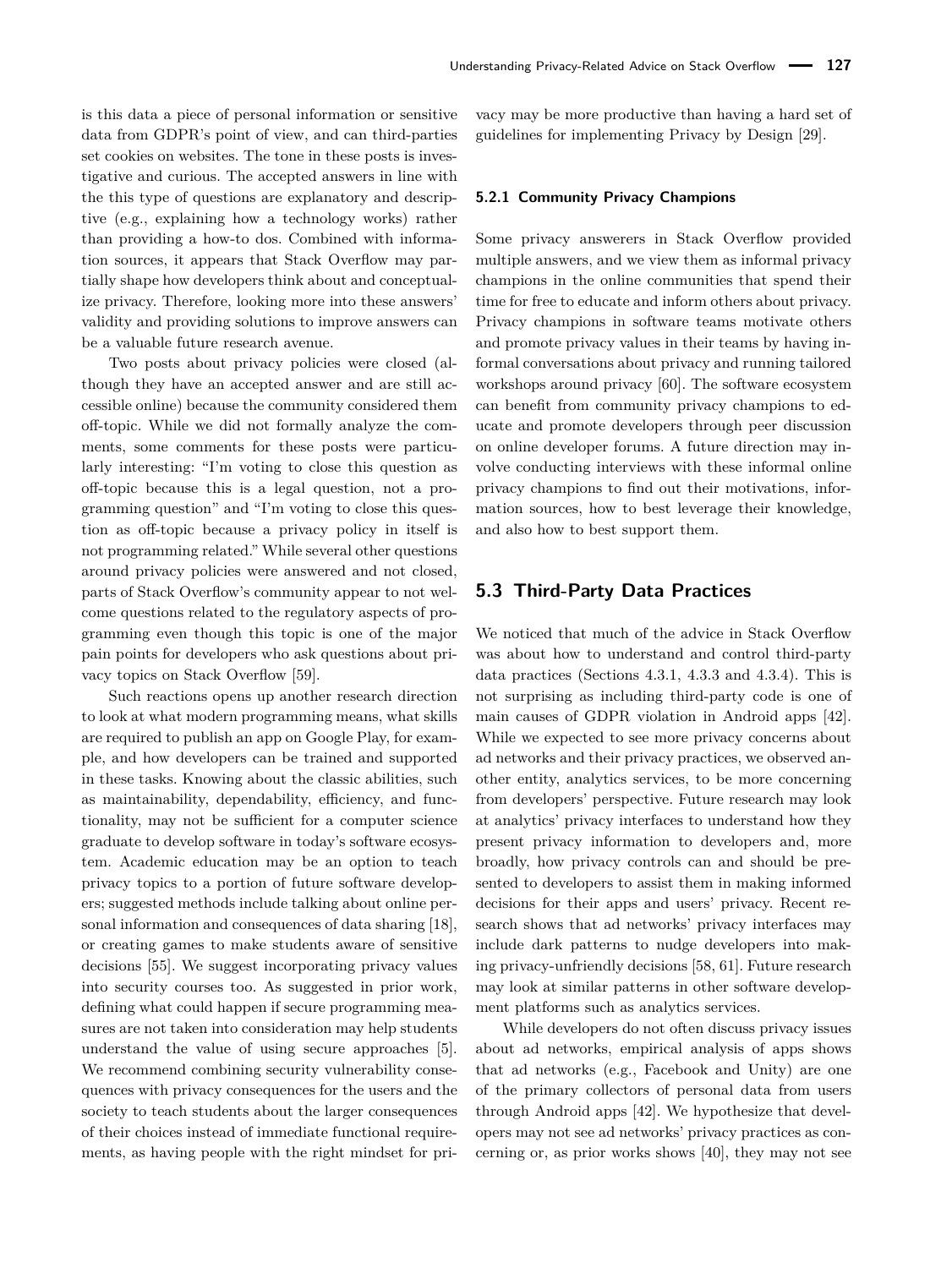themselves responsible for privacy practices of ad networks. Either way, future research may look at privacy interfaces directed to developers and understand how privacy information in these platforms are presented to developers, whether developers are able to understand the privacy consequences of their choices for their users' privacy, and in general, how platforms support developers in being compliant with privacy regulations.

Finally, our empirical observations also give us an opportunity to reflect on the coverage of the privacy frameworks for achieving Privacy by Design and the research on privacy enhancing technologies. Although the existing frameworks and privacy enhancing technologies mostly focus on addressing privacy issues related to first-party data use, we observed that currently developers have to spend a lot of time and effort digging into specific third-party services and tools to understand and control third-party data practices. Our findings suggest that there have yet to be practical tools to support developers during this process. The main resource developers have available is the terms of service and privacy policies of these services (Section [4.3.1\)](#page-7-1), which are often lengthy, vague, and full of legalese [\[39\]](#page-16-22). Presentation of privacy information and how data is controlled varies across platforms (Section [4.3.3\)](#page-9-0), which suggests developers have to use ad-hoc approaches to solving the problem and can not transfer the knowledge learned from using one platforms to another. Given these challenges, we argue that handling third-party data practices should be emphasized more in privacy frameworks and practical developer tools are needed to provide sufficient support.

# **6 Conclusion**

We qualitatively analyzed 119 privacy-related accepted answers on Stack Overflow and extracted 148 pieces of advice that developers give one another to accomplish privacy-related tasks and provide privacy to their users. We find that, developers most commonly provide answers that recommend using inform, hide, control, and minimize strategies while other strategies such as abstract and separate are rarely suggested. Similar to prior work on Stack Overflow questions [\[59\]](#page-17-5), we find that the requirements that platforms like Google Play enforce impact the types of questions, and consequently answers, observed on Stack Overflow leading to strategies like inform and control being common in accepted answers. Future research may look at ways to improve the privacy ecosystem and empower developers by thinking about the usability of the less common privacy framework strategies as well as the usability of approaches like differential privacy which have promise but are currently challenging for developers to use.

# **Acknowledgments**

We thank the reviewers whose constructive feedback helped improve the paper greatly. This work was sponsored in part by Microsoft Research through its Ph.D. Scholarship Program. Tianshi Li was supported in part by the CMU CyLab Presidential Fellowship.

# **References**

- <span id="page-14-2"></span>[1] Yasemin Acar, Michael Backes, Sascha Fahl, Doowon Kim, Michelle L Mazurek, and Christian Stransky. You Get Where You're Looking for: The Impact of Information Sources on Code Security. In 2016 IEEE Symposium on Security and Privacy (SP), pages 289–305. IEEE, May 2016. [10.1109/SP.2016.25.](https://doi.org/10.1109/SP.2016.25)
- <span id="page-14-3"></span>[2] Nitin Agrawal, Reuben Binns, Max Van Kleek, Kim Laine, and Nigel Shadbolt. Exploring Design and Governance Challenges in the Development of Privacy-Preserving Computation. In Proceedings of the 2021 CHI Conference on Human Factors in Computing Systems, CHI '21, New York, NY, USA, 2021. ACM. [10.1145/3411764.3445677.](https://doi.org/10.1145/3411764.3445677)
- <span id="page-14-4"></span>[3] Sami Alkhatib, Jenny Waycott, George Buchanan, Marthie Grobler, and Shuo Wang. Privacy by Design in Aged Care Monitoring Devices? Well, Not Quite Yet! In 32nd Australian Conference on Human-Computer Interaction, OzCHI '20, page 492–505, New York, NY, USA, 2020. ACM. [10.1145/3441000.3441049.](https://doi.org/10.1145/3441000.3441049)
- <span id="page-14-0"></span>[4] Miltiadis Allamanis and Charles Sutton. Why, when, and what: Analyzing Stack Overflow questions by topic, type, and code. In 2013 10th Working Conference on Mining Software Repositories (MSR), pages 53–56. IEEE, May 2013. [10.1109/MSR.2013.6624004.](https://doi.org/10.1109/MSR.2013.6624004)
- <span id="page-14-8"></span>[5] Majed Almansoori, Jessica Lam, Elias Fang, Kieran Mulligan, Adalbert Gerald Soosai Raj, and Rahul Chatterjee. How Secure Are Our Computer Systems Courses? In Proceedings of the 2020 ACM Conference on International Computing Education Research, ICER '20, page 271–281, New York, NY, USA, 2020. ACM. [10.1145/3372782.3406266.](https://doi.org/10.1145/3372782.3406266)
- <span id="page-14-6"></span>[6] Jeff Atwood. Attribution Required, 2009. URL [https://](https://stackoverflow.blog/2009/06/25/attribution-required/) [stackoverflow.blog/2009/06/25/attribution-required/.](https://stackoverflow.blog/2009/06/25/attribution-required/)
- <span id="page-14-7"></span>[7] Jeff Atwood. Stack Overflow Creative Commons Data Dump, 2009. URL [https://stackoverflow.blog/2009/06/](https://stackoverflow.blog/2009/06/04/stack-overflow-creative-commons-data-dump/) [04/stack-overflow-creative-commons-data-dump/.](https://stackoverflow.blog/2009/06/04/stack-overflow-creative-commons-data-dump/)
- <span id="page-14-5"></span>[8] Jeff Atwood. Academic Papers Using Stack Overflow Data, 2010. URL [https://stackoverflow.blog/2010/05/](https://stackoverflow.blog/2010/05/31/academic-papers-using-stack-overflow-data/) [31/academic-papers-using-stack-overflow-data/.](https://stackoverflow.blog/2010/05/31/academic-papers-using-stack-overflow-data/)
- <span id="page-14-1"></span>[9] Anton Barua, Stephen W Thomas, and Ahmed E Hassan. What are developers talking about? An analysis of topics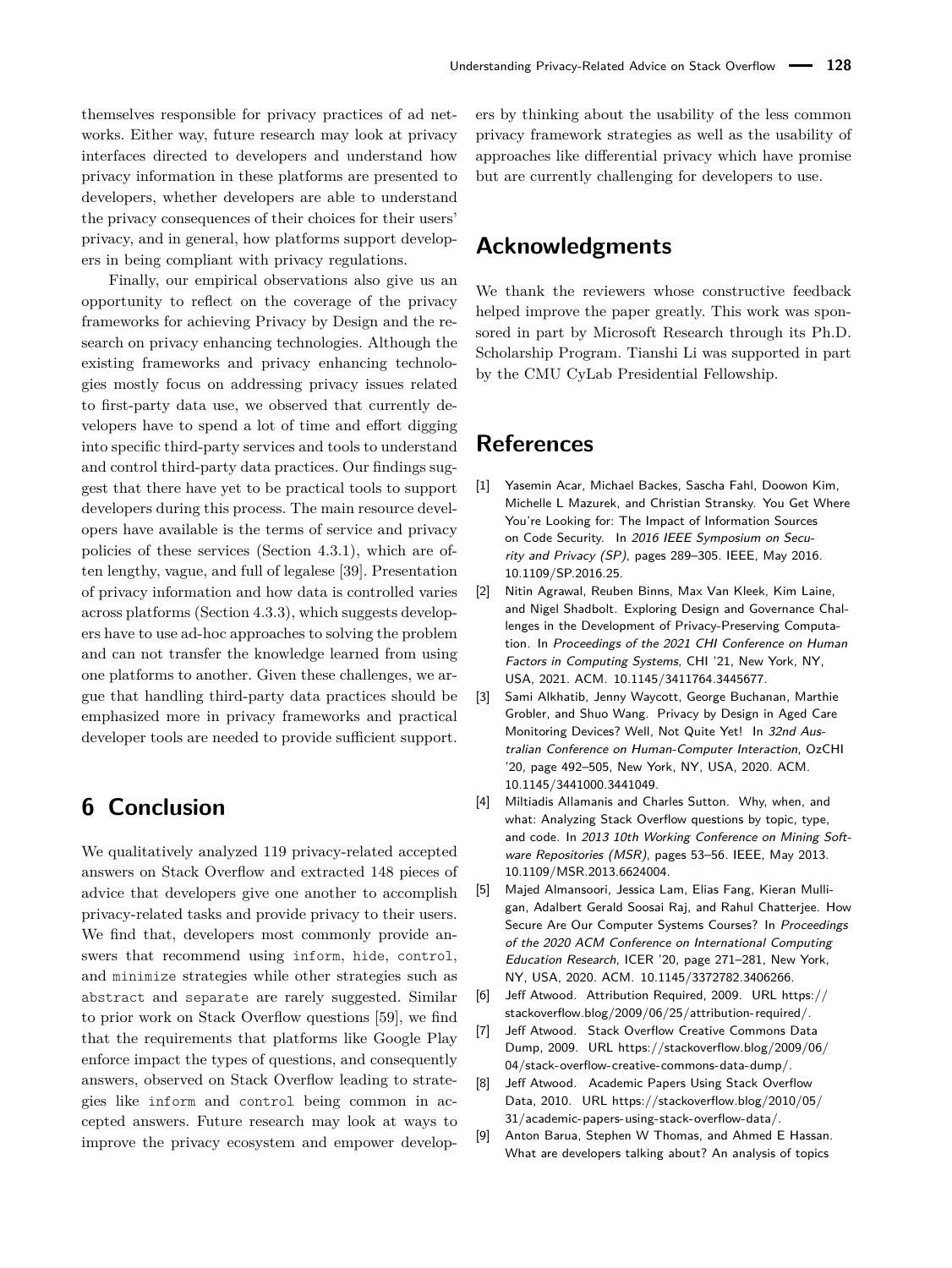and trends in Stack Overflow. Empirical Software Engineering, 19(3):619–654, 2014. [10.1007/s10664-012-9231-y.](https://doi.org/10.1007/s10664-012-9231-y)

- <span id="page-15-7"></span>[10] Maia J. Boyd, Jamar L. Sullivan Jr., Marshini Chetty, and Blase Ur. Understanding the Security and Privacy Advice Given to Black Lives Matter Protesters. In Proceedings of the 2021 CHI Conference on Human Factors in Computing Systems, CHI '21, New York, NY, USA, 2021. ACM. [10.1145/3411764.3445061.](https://doi.org/10.1145/3411764.3445061)
- <span id="page-15-20"></span>[11] Virginia Braun and Victoria Clarke. Using thematic analysis in psychology. Qualitative Research in Psychology, 3(2): 77–101, 2006. [10.1191/1478088706qp063oa.](https://doi.org/10.1191/1478088706qp063oa)
- <span id="page-15-11"></span>[12] Julio C. Caiza, Yod-Samuel Martín, Danny S. Guamán, Jose M. Del Alamo, and Juan C. Yelmo. Reusable Elements for the Systematic Design of Privacy-Friendly Information Systems: A Mapping Study. IEEE Access, 7:66512–66535, 2019. [10.1109/ACCESS.2019.2918003.](https://doi.org/10.1109/ACCESS.2019.2918003)
- <span id="page-15-1"></span>[13] Ann Cavoukian. Privacy by Design: The 7 Foundational Principles. Information and privacy commissioner of Ontario, Canada, 5, 2009. URL [https://iab.org/wp-content/IAB](https://iab.org/wp-content/IAB-uploads/2011/03/fred_carter.pdf)[uploads/2011/03/fred\\_carter.pdf.](https://iab.org/wp-content/IAB-uploads/2011/03/fred_carter.pdf)
- <span id="page-15-2"></span>[14] Ann Cavoukian, Scott Taylor, and Martin E. Abrams. Privacy by Design: essential for organizational accountability and strong business practices. Identity in the Information Society, 3(2):405–413, August 2010. [10.1007/s12394-010-](https://doi.org/10.1007/s12394-010-0053-z) [0053-z.](https://doi.org/10.1007/s12394-010-0053-z)
- <span id="page-15-14"></span>[15] Mina Deng, Kim Wuyts, Riccardo Scandariato, Bart Preneel, and Wouter Joosen. A privacy threat analysis framework: supporting the elicitation and fulfillment of privacy requirements. Requirements Engineering, 16(1):3–32, 2011. [10.1007/s00766-010-0115-7.](https://doi.org/10.1007/s00766-010-0115-7)
- <span id="page-15-12"></span>[16] Nick Doty and Mohit Gupta. Privacy Design Patterns and Anti-Patterns, 2013. URL [https://cups.cs.cmu.edu/](https://cups.cs.cmu.edu/soups/2013/trustbusters2013/Privacy_Design_Patterns-Antipatterns_Doty.pdf) [soups/2013/trustbusters2013/Privacy\\_Design\\_Patterns-](https://cups.cs.cmu.edu/soups/2013/trustbusters2013/Privacy_Design_Patterns-Antipatterns_Doty.pdf)[Antipatterns\\_Doty.pdf.](https://cups.cs.cmu.edu/soups/2013/trustbusters2013/Privacy_Design_Patterns-Antipatterns_Doty.pdf)
- <span id="page-15-16"></span>[17] Cynthia Dwork. Differential privacy: A survey of results. In International conference on theory and applications of models of computation, pages 1–19. Springer, 2008. [10.1007/978-3-540-79228-4\\_1.](https://doi.org/10.1007/978-3-540-79228-4_1)
- <span id="page-15-23"></span>[18] Serge Egelman, Julia Bernd, Gerald Friedland, and Dan Garcia. The Teaching Privacy Curriculum. In Proceedings of the 47th ACM Technical Symposium on Computing Science Education, SIGCSE '16, page 591–596, New York, NY, USA, 2016. ACM. [10.1145/2839509.2844619.](https://doi.org/10.1145/2839509.2844619)
- <span id="page-15-15"></span>[19] Pardis Emami-Naeini, Yuvraj Agarwal, Lorrie Faith Cranor, and Hanan Hibshi. Ask the Experts: What Should Be on an IoT Privacy and Security Label? In 2020 IEEE Symposium on Security and Privacy (SP), pages 447–464. IEEE, 2020. [10.1109/SP40000.2020.00043.](https://doi.org/10.1109/SP40000.2020.00043)
- <span id="page-15-22"></span>[20] Yuanyuan Feng, Yaxing Yao, and Norman Sadeh. A Design Space for Privacy Choices: Towards Meaningful Privacy Control in the Internet of Things. In Proceedings of the 2021 CHI Conference on Human Factors in Computing Systems, CHI '21, New York, NY, USA, 2021. ACM. [10.1145/3411764.3445148.](https://doi.org/10.1145/3411764.3445148)
- <span id="page-15-6"></span>[21] Felix Fischer, Konstantin Böttinger, Huang Xiao, Christian Stransky, Yasemin Acar, Michael Backes, and Sascha Fahl. Stack Overflow Considered Harmful? The Impact of Copy Paste on Android Application Security. In 2017 IEEE Symposium on Security and Privacy (SP), pages 121–136. IEEE, May 2017. [10.1109/SP.2017.31.](https://doi.org/10.1109/SP.2017.31)
- <span id="page-15-0"></span>[22] Imane Fouad, Cristiana Santos, Feras Al Kassar, Nataliia Bielova, and Stefano Calzavara. On Compliance of Cookie Purposes with the Purpose Specification Principle. In IWPE 2020 - International Workshop on Privacy Engineering, pages 1–8, Genova, Italy, September 2020. Inria. URL [https://hal.inria.fr/hal-02567022.](https://hal.inria.fr/hal-02567022)
- <span id="page-15-18"></span>[23] Daniel Greene and Katie Shilton. Platform privacies: Governance, collaboration, and the different meanings of "privacy" in iOS and Android development. New Media & Society, 20 (4):1640–1657, 2018. [10.1177/1461444817702397.](https://doi.org/10.1177/1461444817702397)
- <span id="page-15-19"></span>[24] Kilem Li Gwet. Computing inter-rater reliability and its variance in the presence of high agreement. British Journal of Mathematical and Statistical Psychology, 61(1):29–48, 2008. [10.1348/000711006X126600.](https://doi.org/10.1348/000711006X126600)
- <span id="page-15-17"></span>[25] Irit Hadar, Tomer Hasson, Oshrat Ayalon, Eran Toch, Michael Birnhack, Sofia Sherman, and Arod Balissa. Privacy by designers: software developers' privacy mindset. Empirical Software Engineering, 23(1):259–289, February 2018. [10.1007/s10664-017-9517-1.](https://doi.org/10.1007/s10664-017-9517-1)
- <span id="page-15-13"></span>[26] Thomas Heyman, Koen Yskout, Riccardo Scandariato, and Wouter Joosen. An analysis of the security patterns landscape. In Third International Workshop on Software Engineering for Secure Systems (SESS'07: ICSE Workshops 2007), pages 3–3. IEEE, 2007. [10.1109/SESS.2007.4.](https://doi.org/10.1109/SESS.2007.4)
- <span id="page-15-4"></span>[27] Jaap-Henk Hoepman. Privacy Design Strategies. In Nora Cuppens-Boulahia, Frédéric Cuppens, Sushil Jajodia, Anas Abou El Kalam, and Thierry Sans, editors, ICT Systems Security and Privacy Protection, pages 446–459, Berlin, Heidelberg, 2014. Springer Berlin Heidelberg. [978-3-642-](https://doi.org/978-3-642-55415-5_38) [55415-5\\_38.](https://doi.org/978-3-642-55415-5_38)
- <span id="page-15-3"></span>[28] Jaap-Henk Hoepman. Privacy Design Strategies (The Little Blue Book). Radboud University, 2019. URL [https://cs.ru.](https://cs.ru.nl/~jhh/publications/pds-booklet.pdf) [nl/~jhh/publications/pds-booklet.pdf.](https://cs.ru.nl/~jhh/publications/pds-booklet.pdf)
- <span id="page-15-24"></span>[29] Bert-Jaap Koops and Ronald Leenes. Privacy regulation cannot be hardcoded. a critical comment on the 'privacy by design' provision in data-protection law. International Review of Law, Computers & Technology, 28(2):159–171, 2014. [10.1080/13600869.2013.801589.](https://doi.org/10.1080/13600869.2013.801589)
- <span id="page-15-8"></span>[30] Blagovesta Kostova, Seda Gürses, and Carmela Troncoso. Privacy Engineering Meets Software Engineering. On the Challenges of Engineering Privacy By Design, 2020. URL [https://arxiv.org/abs/2007.08613.](https://arxiv.org/abs/2007.08613)
- <span id="page-15-21"></span>[31] Jonathan Lazar, Jinjuan Heidi Feng, and Harry Hochheiser. Chapter 8 - Interviews and focus groups. In Jonathan Lazar, Jinjuan Heidi Feng, and Harry Hochheiser, editors, Research Methods in Human Computer Interaction, pages 187–228. Morgan Kaufmann, Boston, second edition edition, 2017. [10.1016/B978-0-12-805390-4.00008-X.](https://doi.org/10.1016/B978-0-12-805390-4.00008-X)
- <span id="page-15-9"></span>[32] Tianshi Li, Yuvraj Agarwal, and Jason I. Hong. Coconut: An IDE Plugin for Developing Privacy-Friendly Apps. Proceedings of the ACM on Interactive, Mobile, Wearable and Ubiquitous Technologies, 2(4), December 2018. [10.1145/3287056.](https://doi.org/10.1145/3287056)
- <span id="page-15-5"></span>[33] Tianshi Li, Elizabeth Louie, Laura Dabbish, and Jason I. Hong. How Developers Talk About Personal Data and What It Means for User Privacy: A Case Study of a Developer Forum on Reddit. Proc. ACM Hum.-Comput. Interact., 4 (CSCW3), January 2021. [10.1145/3432919.](https://doi.org/10.1145/3432919)
- <span id="page-15-10"></span>[34] Tianshi Li, Elijah B. Neundorfer, Yuvraj Agarwal, and Jason I. Hong. Honeysuckle: Annotation-guided code gen-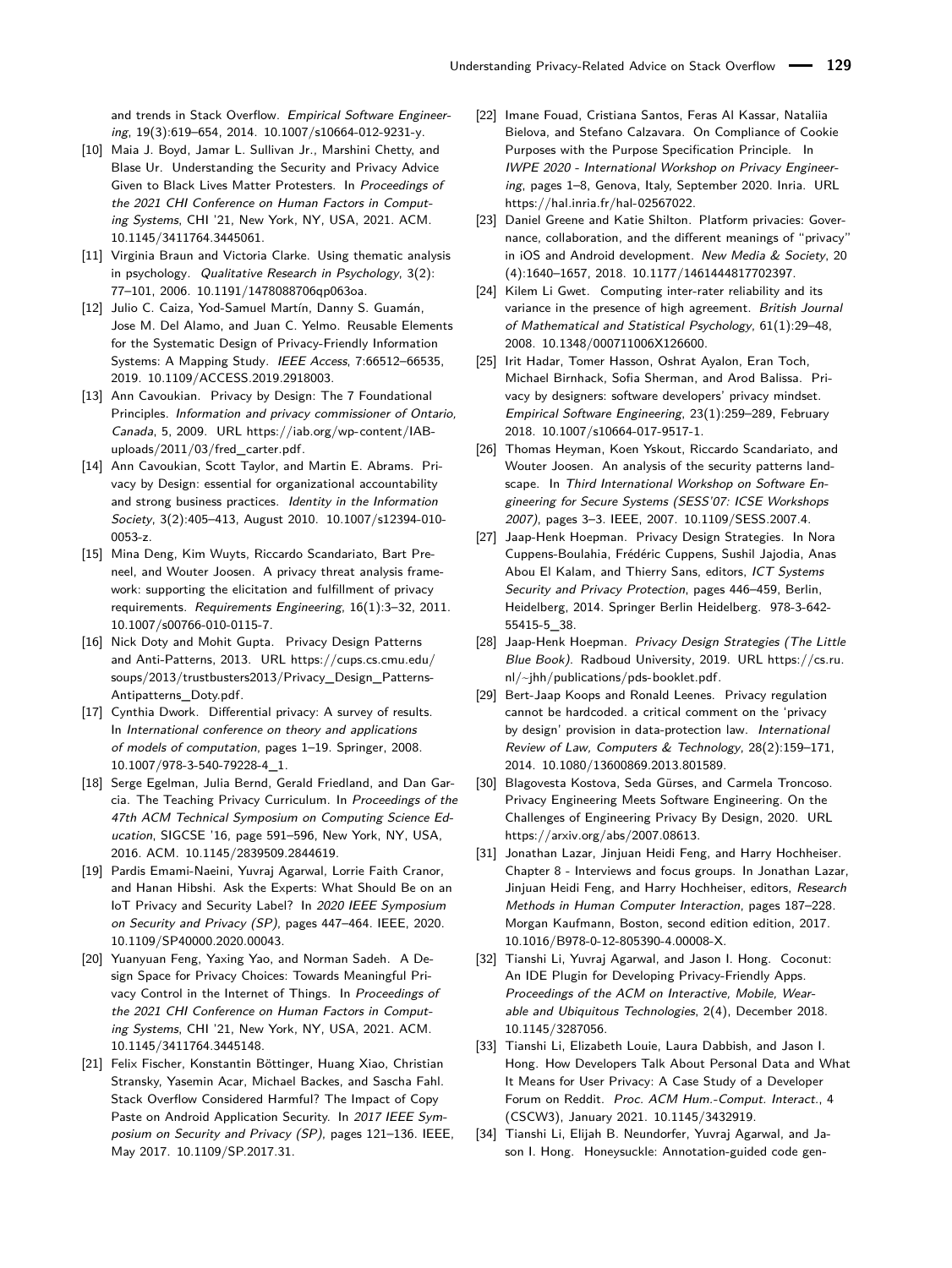eration of in-app privacy notices. Proc. ACM Interact. Mob. Wearable Ubiquitous Technol., 5(3), September 2021. [10.1145/3478097.](https://doi.org/10.1145/3478097)

- <span id="page-16-2"></span>[35] Ilaria Liccardi, Monica Bulger, Hal Abelson, Daniel Weitzner, and Wendy Mackay. Can apps play by the COPPA Rules? In 2014 Twelfth Annual International Conference on Privacy, Security and Trust, pages 1–9. IEEE, 2014. [10.1109/PST.2014.6890917.](https://doi.org/10.1109/PST.2014.6890917)
- <span id="page-16-16"></span>[36] Jialiu Lin, Shahriyar Amini, Jason I. Hong, Norman Sadeh, Janne Lindqvist, and Joy Zhang. Expectation and Purpose: Understanding Users' Mental Models of Mobile App Privacy through Crowdsourcing. In Proceedings of the 2012 ACM Conference on Ubiquitous Computing, Ubi-Comp '12, page 501–510, New York, NY, USA, 2012. ACM. [10.1145/2370216.2370290.](https://doi.org/10.1145/2370216.2370290)
- <span id="page-16-18"></span>[37] Matomo. Google Analytics alternative that protects your data, 2021. URL [https://matomo.org.](https://matomo.org)
- <span id="page-16-3"></span>[38] Celestin Matte, Nataliia Bielova, and Cristiana Santos. Do Cookie Banners Respect my Choice? : Measuring Legal Compliance of Banners from IAB Europe's Transparency and Consent Framework. In 2020 IEEE Symposium on Security and Privacy (SP), pages 791–809. IEEE, 05 2020. [10.1109/SP40000.2020.00076.](https://doi.org/10.1109/SP40000.2020.00076)
- <span id="page-16-22"></span>[39] Aleecia M McDonald and Lorrie Faith Cranor. The Cost of Reading Privacy Policies. I/S: A Journal of Law and Policy for the Information Society (ISJLP), 4:543, 2008. URL [https://heinonline.org/HOL/P?h=hein.journals/isjlpsoc4&](https://heinonline.org/HOL/P?h=hein.journals/isjlpsoc4&i=563)  $i=563$
- <span id="page-16-21"></span>[40] Abraham H. Mhaidli, Yixin Zou, and Florian Schaub. "We Can't Live Without Them!" App Developers'Adoption of Ad Networks and Their Considerations of Consumer Risks. In Fifteenth Symposium on Usable Privacy and Security (SOUPS 2019), Santa Clara, CA, August 2019. USENIX Association. URL [https://www.usenix.org/conference/](https://www.usenix.org/conference/soups2019/presentation/mhaidli) [soups2019/presentation/mhaidli.](https://www.usenix.org/conference/soups2019/presentation/mhaidli)
- <span id="page-16-11"></span>[41] Michael Naehrig, Kristin Lauter, and Vinod Vaikuntanathan. Can homomorphic encryption be practical? In Proceedings of the 3rd ACM Workshop on Cloud Computing Security Workshop, CCSW '11, page 113–124, New York, NY, USA, 2011. ACM. [10.1145/2046660.2046682.](https://doi.org/10.1145/2046660.2046682)
- <span id="page-16-4"></span>[42] Trung Tin Nguyen, Michael Backes, Ninja Marnau, and Ben Stock. Share first, ask later (or never?) studying violations of gdpr's explicit consent in android apps. In 30th USENIX Security Symposium (USENIX Security 21), pages 3667– 3684. USENIX Association, August 2021. URL [https://](https://www.usenix.org/conference/usenixsecurity21/presentation/nguyen) [www.usenix.org/conference/usenixsecurity21/presentation/](https://www.usenix.org/conference/usenixsecurity21/presentation/nguyen) [nguyen.](https://www.usenix.org/conference/usenixsecurity21/presentation/nguyen)
- <span id="page-16-1"></span>[43] State of California Department of Justice. California Consumer Privacy Act (CCPA), 2018. URL [https://oag.ca.gov/](https://oag.ca.gov/privacy/ccpa) [privacy/ccpa.](https://oag.ca.gov/privacy/ccpa)
- <span id="page-16-17"></span>[44] Information Commissioner's Office. Data protection impact assessments, 2021. URL [https://ico.org.uk/for](https://ico.org.uk/for-organisations/guide-to-data-protection/guide-to-the-general-data-protection-regulation-gdpr/accountability-and-governance/data-protection-impact-assessments/)[organisations/guide-to-data-protection/guide-to-the](https://ico.org.uk/for-organisations/guide-to-data-protection/guide-to-the-general-data-protection-regulation-gdpr/accountability-and-governance/data-protection-impact-assessments/)[general-data-protection-regulation-gdpr/accountability-and](https://ico.org.uk/for-organisations/guide-to-data-protection/guide-to-the-general-data-protection-regulation-gdpr/accountability-and-governance/data-protection-impact-assessments/)[governance/data-protection-impact-assessments/.](https://ico.org.uk/for-organisations/guide-to-data-protection/guide-to-the-general-data-protection-regulation-gdpr/accountability-and-governance/data-protection-impact-assessments/)
- <span id="page-16-14"></span>[45] Stack Overflow. What should I do when someone answers my question?, 2021. URL [https://stackoverflow.com/help/](https://stackoverflow.com/help/someone-answers) [someone-answers.](https://stackoverflow.com/help/someone-answers)
- <span id="page-16-0"></span>[46] The European parliament and the council of the European union. General Data Protection Regulation (GDPR),

2018. URL [https://eur-lex.europa.eu/legal-content/EN/](https://eur-lex.europa.eu/legal-content/EN/TXT/PDF/?uri=CELEX:32016R0679) [TXT/PDF/?uri=CELEX:32016R0679.](https://eur-lex.europa.eu/legal-content/EN/TXT/PDF/?uri=CELEX:32016R0679)

- <span id="page-16-7"></span>[47] Chris Parnin, Christoph Treude, Lars Grammel, and Margaret-Anne Storey. Crowd documentation: Exploring the coverage and the dynamics of API discussions on Stack Overflow. Georgia Institute of Technology, Tech. Rep, 11, 2012. URL [http://citeseerx.ist.psu.edu/viewdoc/summary?](http://citeseerx.ist.psu.edu/viewdoc/summary?doi=10.1.1.371.6263) [doi=10.1.1.371.6263.](http://citeseerx.ist.psu.edu/viewdoc/summary?doi=10.1.1.371.6263)
- <span id="page-16-8"></span>[48] Elissa M. Redmiles, Noel Warford, Amritha Jayanti, Aravind Koneru, Sean Kross, Miraida Morales, Rock Stevens, and Michelle L. Mazurek. A Comprehensive Quality Evaluation of Security and Privacy Advice on the Web. In 29th USENIX Security Symposium (USENIX Security 20), pages 89–108. USENIX Association, August 2020. URL [https://www.usenix.org/conference/usenixsecurity20/](https://www.usenix.org/conference/usenixsecurity20/presentation/redmiles) [presentation/redmiles.](https://www.usenix.org/conference/usenixsecurity20/presentation/redmiles)
- <span id="page-16-5"></span>[49] Irwin Reyes, Primal Wijesekera, Joel Reardon, Amit Elazari Bar On, Abbas Razaghpanah, Narseo Vallina-Rodriguez, and Serge Egelman. "Won't Somebody Think of the Children?" Examining COPPA Compliance at Scale. Proceedings on Privacy Enhancing Technologies, 2018(3): 63–83, 2018. [10.1515/popets-2018-0021.](https://doi.org/10.1515/popets-2018-0021)
- <span id="page-16-15"></span>[50] Neil Salkind. Encyclopedia of Research Design. SAGE Publications, Inc, June 2020. [10.4135/9781412961288.](https://doi.org/10.4135/9781412961288)
- <span id="page-16-20"></span>[51] Florian Schaub, Rebecca Balebako, Adam L. Durity, and Lorrie Faith Cranor. A Design Space for Effective Privacy Notices. In Proceedings of the Eleventh USENIX Conference on Usable Privacy and Security, SOUPS '15, page 1–17, USA, 2015. USENIX Association. URL [https://www.usenix.](https://www.usenix.org/system/files/conference/soups2015/soups15-paper-schaub.pdf) [org/system/files/conference/soups2015/soups15-paper](https://www.usenix.org/system/files/conference/soups2015/soups15-paper-schaub.pdf)[schaub.pdf.](https://www.usenix.org/system/files/conference/soups2015/soups15-paper-schaub.pdf)
- <span id="page-16-9"></span>[52] Awanthika Senarath and Nalin A. G. Arachchilage. Why Developers Cannot Embed Privacy into Software Systems?: An Empirical Investigation. In Proceedings of the 22Nd International Conference on Evaluation and Assessment in Software Engineering 2018, EASE'18, pages 211–216, New York, NY, USA, 2018. ACM. [10.1145/3210459.3210484.](https://doi.org/10.1145/3210459.3210484)
- <span id="page-16-12"></span>[53] Swapneel Sheth, Gail Kaiser, and Walid Maalej. Us and Them: A Study of Privacy Requirements Across North America, Asia, and Europe. In Proceedings of the 36th International Conference on Software Engineering, ICSE 2014, pages 859–870, New York, NY, USA, 2014. ACM. [10.1145/2568225.2568244.](https://doi.org/10.1145/2568225.2568244)
- <span id="page-16-13"></span>[54] Katie Shilton and Daniel Greene. Linking Platforms, Practices, and Developer Ethics: Levers for Privacy Discourse in Mobile Application Development. Journal of Business Ethics, 155(1):131–146, March 2019. [10.1007/s10551-017-](https://doi.org/10.1007/s10551-017-3504-8) [3504-8.](https://doi.org/10.1007/s10551-017-3504-8)
- <span id="page-16-10"></span>[55] Katie Shilton, Donal Heidenblad, Adam Porter, Susan Winter, and Mary Kendig. Role-Playing Computer Ethics: Designing and Evaluating the Privacy by Design (PbD) Simulation. Science and Engineering Ethics, PP(PP), July 2020. [10.1007/s11948-020-00250-0.](https://doi.org/10.1007/s11948-020-00250-0)
- <span id="page-16-6"></span>[56] Laura Shipp and Jorge Blasco. How private is your period?: A systematic analysis of menstrual app privacy policies. Proceedings on Privacy Enhancing Technologies, 2020(4): 491–510, October 2020. [10.2478/popets-2020-0083.](https://doi.org/10.2478/popets-2020-0083)
- <span id="page-16-19"></span>[57] Mohammad Tahaei and Kami Vaniea. A Survey on Developer-Centred Security. In 2019 IEEE European Symposium on Security and Privacy Workshops (Eu-